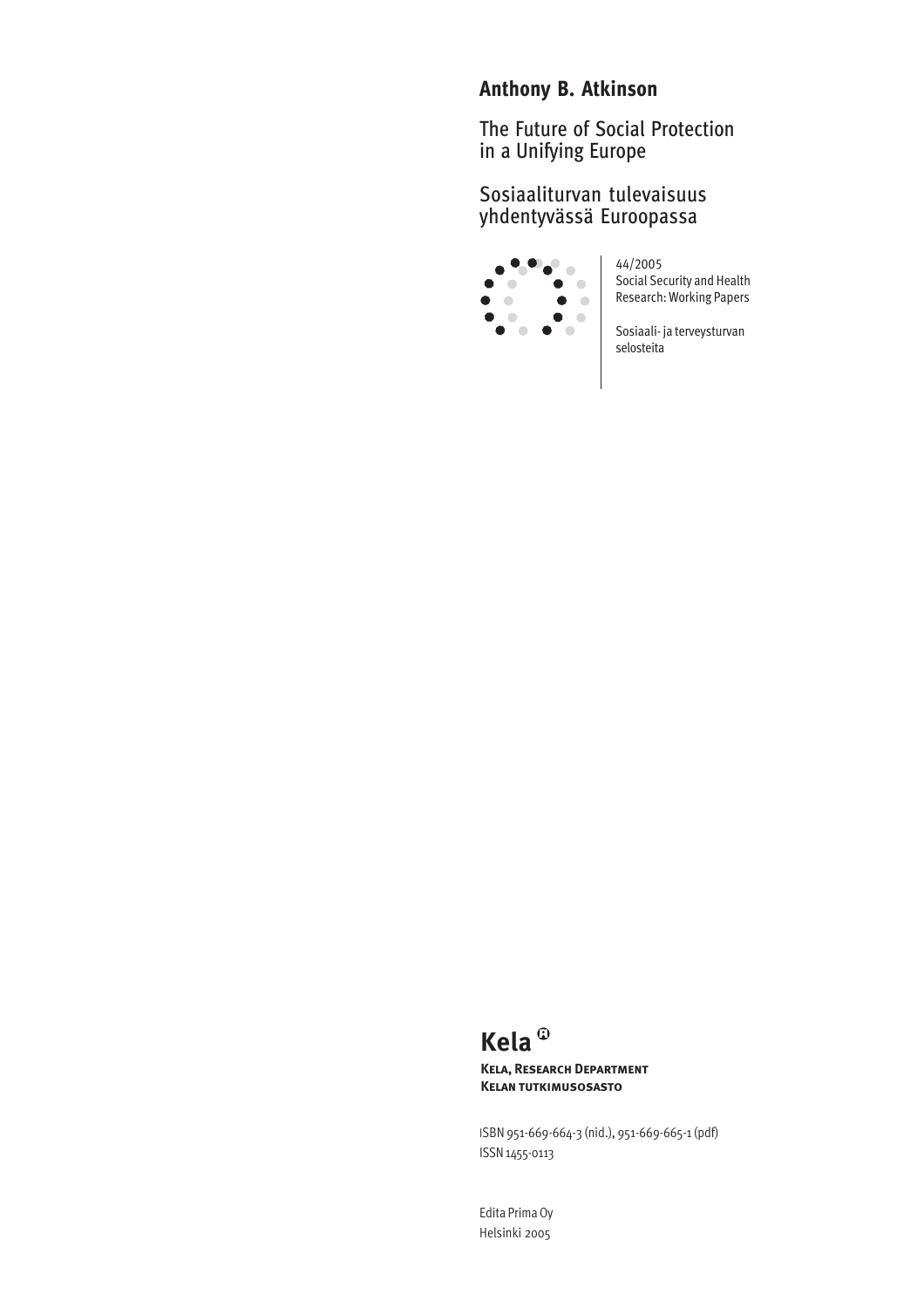#### CONTENTS/SISÄLLYS

#### THE FUTURE OF SOCIAL PROTECTION

| 2 The Economic Challenge to |  |  |
|-----------------------------|--|--|
|                             |  |  |
|                             |  |  |
|                             |  |  |
|                             |  |  |
|                             |  |  |

# SOSIAALITURVAN TULEVAISUUS YHDEN-

|  | 1 Nykyaikaisen hyvinvointivaltion |  |
|--|-----------------------------------|--|
|  |                                   |  |
|  | 2 Sosiaaliturvaan kohdistuvat     |  |
|  |                                   |  |
|  |                                   |  |
|  |                                   |  |
|  |                                   |  |
|  |                                   |  |
|  |                                   |  |

Professor Anthony B. Atkinson tony.atkinson@nuffield.oxford.ac.uk

© A.B. Atkinson and Kela, Research Department

© Translation/käännös: Harri Lipiäinen, Kela

www.kela.fi/research www.kela.fi/tutkimus tutkimus@kela.fi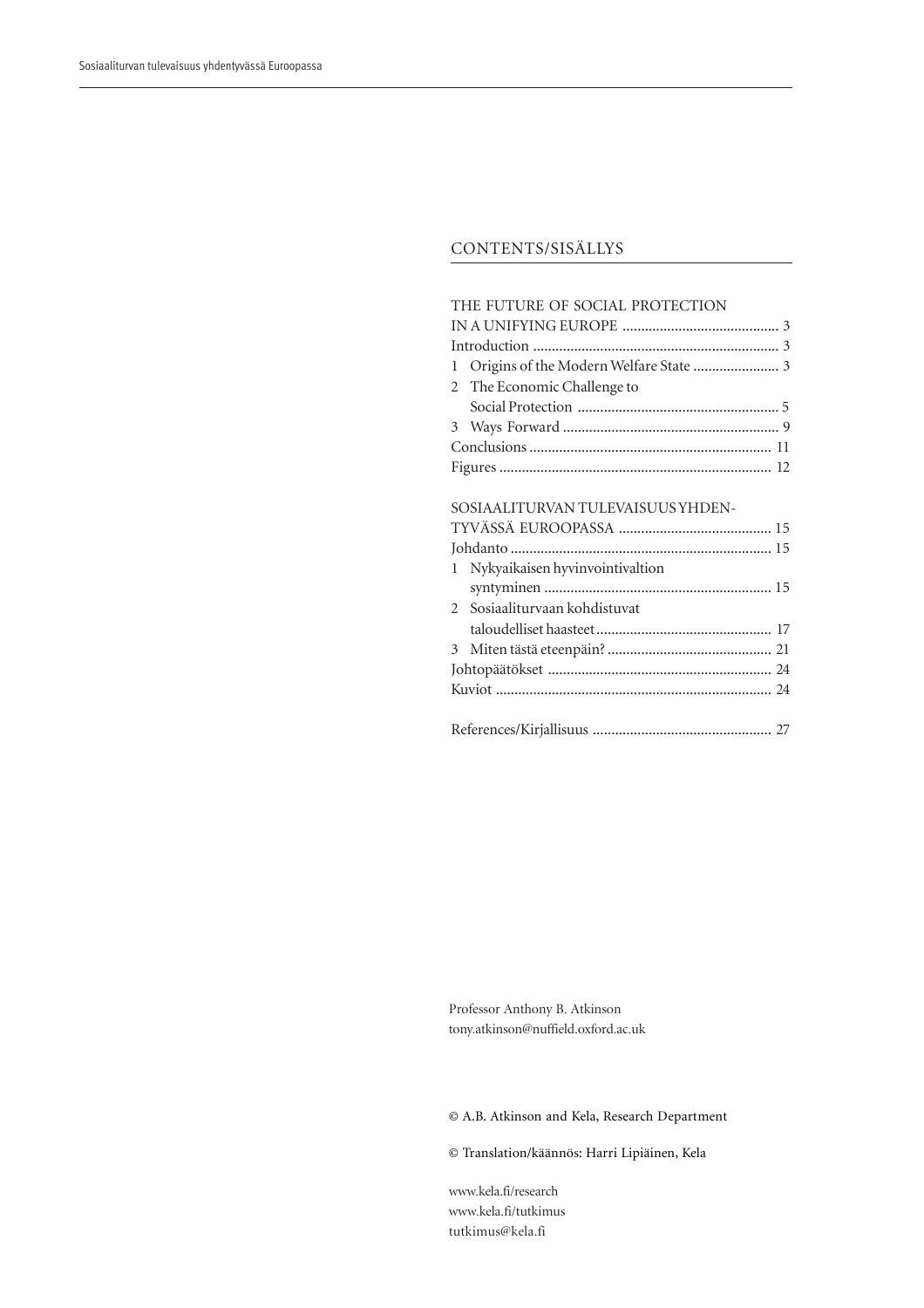#### **THE FUTURE OF SOCIAL PROTECTION IN A UNIFYING EUROPE**

#### **Introduction**

When I began studying economics in the early 1960s, very few economists were interested in the welfare state. This puzzled me, as it was my interest in social issues, indeed a period spent working on the front line of the welfare state, that led me to switch my university course from mathematics to economics. At that time, however, the subject of the welfare state rarely appeared in the economics literature; articles on social security were seldom to be found in the major academic journals; the study of poverty was regarded as largely a matter for sociologists or political scientists. The welfare state was about redistribution, and economists did not feel happy about discussing distributional issues.

This situation has changed greatly since then. Many economists are now studying the Welfare State, writing about such matters as unemployment insurance, invalidity benefit, and the funding of pensions. Policy towards to income maintenance is seen to have implications for the labour market; policy towards retirement savings is seen to have consequences for the capital market. The Welfare State is taken as a critical element in explaining differences in economic performance.

Yet I remain puzzled. I am puzzled first by the strength of the views held by many economists regarding the welfare state, and secondly by the extent to which the pendulum appears to have swung. An institution that was previously ignored by economists is now held to be one of the major determinants of macro-economic outcomes; an institution that was felt to be largely redistributive is now being dismissed on efficiency grounds, without regard to the functions it was set up to perform. Many economists and policymakers agree with Buchanan that "the "social model" that many Europeans hold as superior to the somewhat more limited welfare states elsewhere is not economically viable for the twenty-first century" (1998, p 14). It is with the challenge to the European welfare state that I

A natural reply to my puzzlement is that "times have changed". The welfare state of the 1960s was different in type and scale, and the world was very different. Economists allocate their time according to the seriousness of the issue, and they have turned their spotlight on the welfare state because it is now a serious problem. My own views are rather different, but I fully agree that a historical perspective is essential. I start therefore in Section 1 with the birth of the welfare state, before turning to the issues of today's Europe in Section 2, and exploring possible ways forward in Section 3.

#### **1 Origins of the Modern Welfare State**

When did the modern welfare state begin? In my view, the formative period for the modern welfare state was the latter half of the nineteenth century. This timing is of interest, since the later decades of the nineteenth century, like those of the twentieth, saw a marked phase of growth in the world economy. According to Williamson, the period 1870– 1914 was one of "rapid globalization: capital and labour flowed across national frontiers in unprecedented quantities, and commodity trade boomed as transport costs declined sharply" (Williamson, 1996, p 277). Leaving aside the important difference with regard to labour mobility, the period had considerable similarity to the period from 1970 to today, with closer integration of commodity and capital markets, and reduced barriers to trade and capital movements.

It has however been argued that this earlier period of globalisation in the nineteenth century was one marked by the absence of the welfare state, and that modern social security systems only came later. On this view, social protection grew alongside economic protection: the retreat from an integrated world economy after 1918. In a recent paper, Tanzi argues that before that date "public spending for social protection was very small" (2004, p 5). He points to the "many activities undertaken by churches, civil societies, or extended families that provided considerable protection to individuals against various economic risks" (2004, p 5). In his

Revised version of the First Kela Lecture delivered in Helsinki on 5 November 2004. In revising the text, I have benefited from the comments of Professor O. Kangas, the discussant, and from the comments of members of the audience.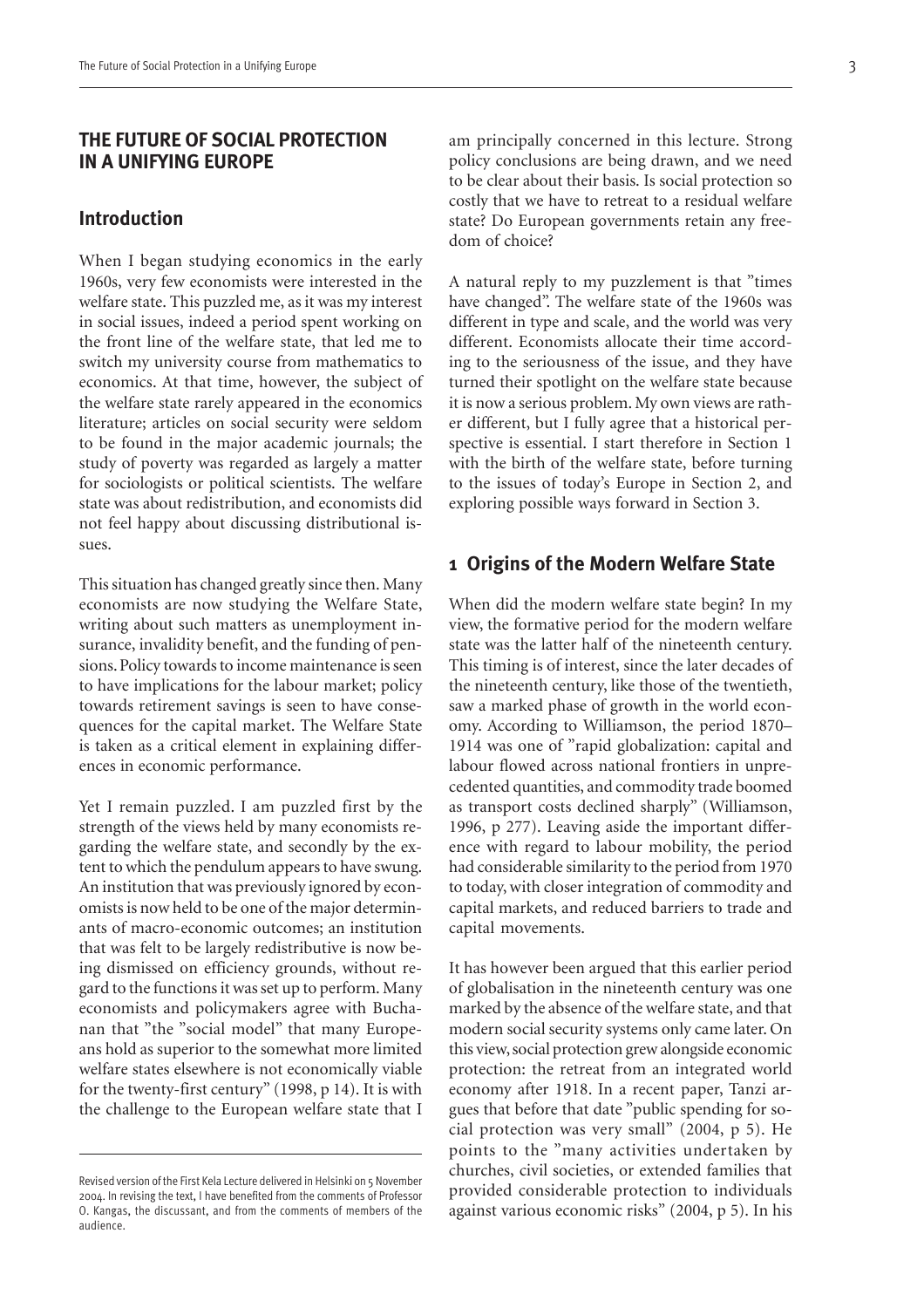analysis, the welfare state came into being in the autarchic period after the First World War, when protection and barriers to mobility were erected.

In terms of public expenditure, it is clearly the case that spending in the nineteenth century was small. The scale on Figure 1 (based on the data of Lindert, 1994) would not accommodate current levels of spending: the largest figure in 1910 is less than 2% of national income. But spending was building up over the period from 1880 to 1914. There may have been an acceleration after 1918, but it was the development of a trend already in place.

Spending levels are only one index. Also important are the dates of first introduction of social protection measures, and the shift in public opinion that preceded the legislation. Figure 2 (taken from Atkinson, 2002) shows the date of first introduction of different welfare state programmes in 24 OECD countries from 1880 to 1939. Unemployment benefit and family allowances were mostly introduced after 1918, but many of the other schemes predated 1914. As it was put rather colourfully by an American commentator in 1913, "From the frozen shores of Norway down to the sunny clime of Italy, from the furthest East and up to Spain, all Europe, whether Germanic, Saxon, Latin or Slav, follows the same path. Some countries have made greater advance than others, but none have remained outside of the procession, unless it be a few of the more insignificant principalities of the Balkan peninsula. The movement for social insurance is one of the most important world movements of our times." (Rubinow, 1913, p 26).

#### *Growth of Modern Employment Relation*

I believe therefore that it is wrong to associate the birth of the welfare state with the protectionist interwar period. The pressures for its introduction predated this protectionist period, and, even if spending was slow to grow, an important part of the welfare state was in place before 1918. In my view, the creation of the modern welfare state was, at least in part, a response to the development of the world economy. It was concern about the distributional impact of expanding trade and factor mobility that contributed to the setting in place of social security.

At the same time, internationalisation of the economy was not the only, nor indeed the major, reason for the emergence of the welfare state at the end of the nineteenth century. I would give priority to two other factors. The first is the role of social insurance in the light of the development of the modern employment relationship. This is most evident in the case of unemployment. We may note that unemployment is a relatively recent concept. According to the *Oxford English Dictionary*, the word came into common use in Britain around 1895. Its recent origins are well captured in the title of the book by Salais et al (1986) about unemployment in France called *L'invention du chômage*, in which they see the emergence of unemployment as associated with a particular form of labour market situation. As described by Piore in his review, "the modern concept of unemployment derives from one particular employment relationship, that of the large, permanent manufacturing establishment. Employment in such institutions involves a radical separation in time and space from family and leisure time activity ... When employment ties ... are severed, there is an empty space in the worker's life which is sharply defined and that space is what is meant by unemployment" (1987, p 1836). On this view, as the economy industrialised and became urbanised, employment became all-ornothing. A depression could leave industrial workers totally without resources, unable to fall back on home production or on the mixture of parttime employment and self-employment that might be found in rural society. While the insecurity of wage employment was not confined to the industrialised, urbanised ("modern") sector, growth in this latter employment posed particular problems for the traditional forms of income support. According to Garraty, "methods of dealing with poverty and unemployment devised for pre-industrial societies broke down under the new conditions" (Garraty, 1978, p 86).

At the same time that Salais was writing on the invention of unemployment, Hannah produced his study of the development of occupational pensions entitled *Inventing Retirement* (1986). The parallel extends beyond the title. Hannah emphasises that "for a proper understanding of this largely new phenomenon, we have to look to the employment relationship" (Hannah, 1986, p 21). Retirement, like unemployment, became a discrete event, in contrast to the earlier more gradual diminution of productivity. In 1913, Rubinow described how "the economic conditions of the wage-contract accentuate the economic disability of old age. Under normal physiological conditions, old age,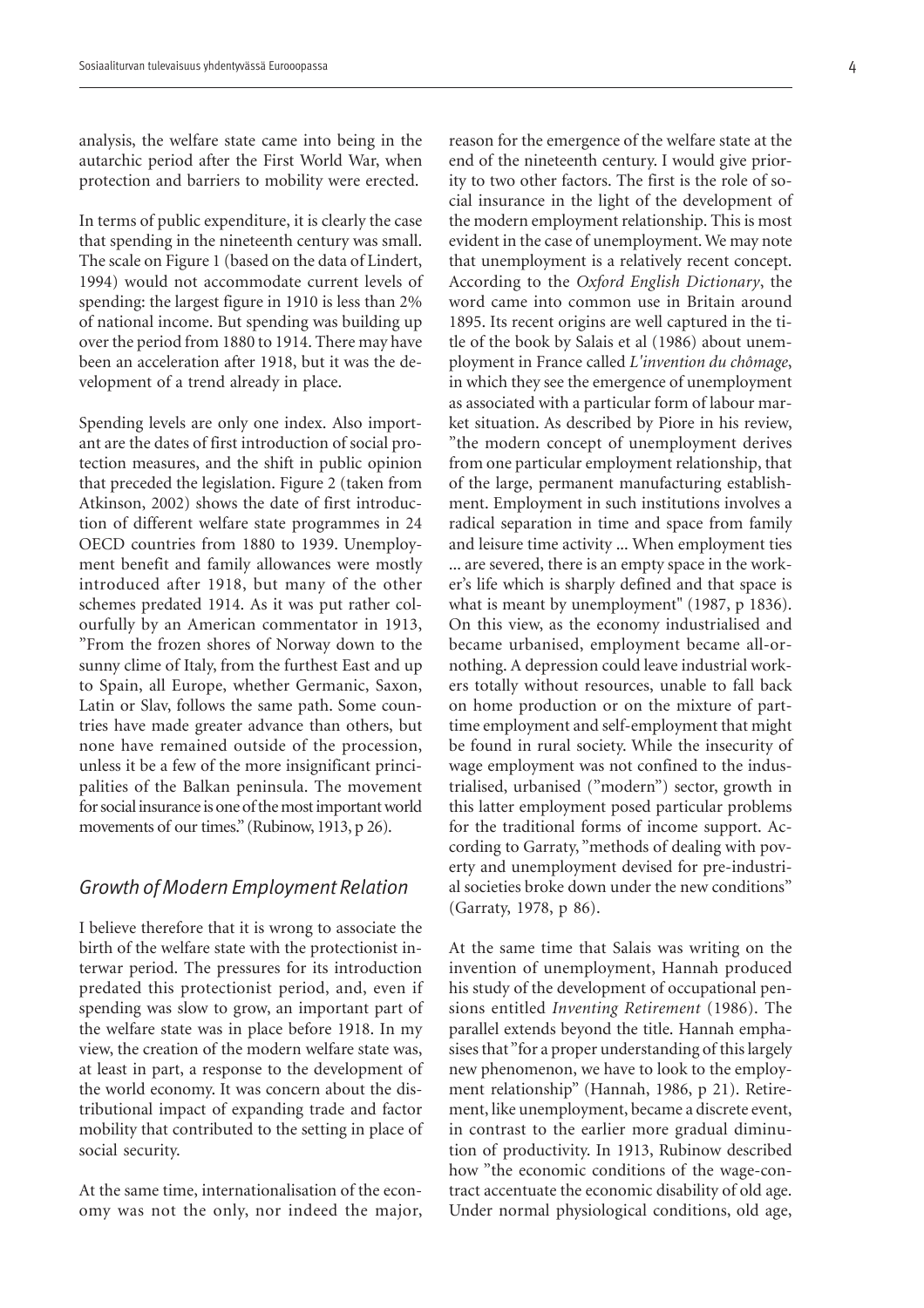unless preceded by a definite ailment, should lead to a gradual failing of the productive powers. As the medieval independent worker became old, he worked less and produced less, but he went on working as long as he could produce something" (1913, p 304). In this respect there is a close similarity with unemployment; there is however an important difference, which is that along with compulsory retirement came also the provision of occupational pensions. As has been described by Hannah, "mandatory retirement, legitimised by more generous pensioning, conveniently allowed bureaucracies to buy themselves out of the expensive bias towards overpaying older workers implicit in their reward systems. In the twentieth century, such motives were commonly behind the expansion of existing pension schemes or the founding of new ones" (Hannah, 1986, pp 135–6).

#### *Social Objectives*

The historical origins bring out the relation between the welfare state and the working of the labour market, and this in turn will help our understanding of the impact of today's welfare state and of the possibilities for reform. But I do not believe that the economic factors are the only ones. The second element in my interpretation of the birth of the welfare state is its role in achieving social and political objectives. The introduction of social insurance was a response to the perceived shortcomings of the industrialised market economy. In the UK, it had become increasingly clear that the traditional means of support – family, charity, and poor law assistance – were failing to achieve a national minimum. Mayhew in his *London Labour and the London Poor*, written in 1856, had evoked public disquiet; and statistical underpinnings were later provided by the researches of Booth and Rowntree. The degree of public concern was evidenced by successive Royal Commissions on the Housing of the Working Classes in 1884, on the Aged Poor in 1895, and on the Poor Laws and the Relief of Distress in 1909. We talk today of a "crisis" in the welfare state, but, as it was put by Ashford, "the true 'crisis' of the welfare state ran from roughly 1850 to 1900 when liberal leaders in all countries were searching for new answers" (1986, page 34). The legitimacy of the free market economy was in question.

If legitimising the market economy was part of the project, so too was the building of national identity. It was no accident that the move in the UK from the Poor Law to National Insurance was a move from local, parish jurisdiction to national administration. It was no accident that the pioneer countries in the field of social security were relatively recently unified such as Bismarckian Germany or relatively recent states, such as New Zealand. The new schemes were building solidarity not just between the employed and the unemployed, or between workers and the elderly, but between the citizens of relatively new political units. This observation has obvious relevance to the EU of today.

#### *Conclusions*

The creation of the modern welfare state at the end of the nineteenth century was, at least in part, a response to the development of the world economy. At the same time, internationalisation of the economy was not the only reason for the emergence of the welfare state. The introduction of social insurance has to be seen in the light of the development of the modern employment relationship, with the associated risks of unemployment and retirement. Introduction of social insurance was a response to the perceived shortcomings of the industrialised market economy. It both served to legitimise the market economy and contributed to the building of national identity.

#### **2 The Economic Challenge to Social Protection**

One hundred years later, this positive view of the welfare state is being challenged. It is being seen as dysfunctional rather than functional. There are vocal demands for social protection to be scaled back. I turn now to these arguments. In my view, it is very important to be clear as to what exactly is being asserted. Economists are drawing strong policy conclusions, and we need to be sure how fully they are describing the menu of choice open to governments. This is essential, since their proposals threaten one of the most successful social innovations of recent centuries. To quote Ashford again, "the transformation of the nineteenth century liberal state, and its diverse manifestations throughout Europe and North America, into the contemporary welfare state is perhaps the most re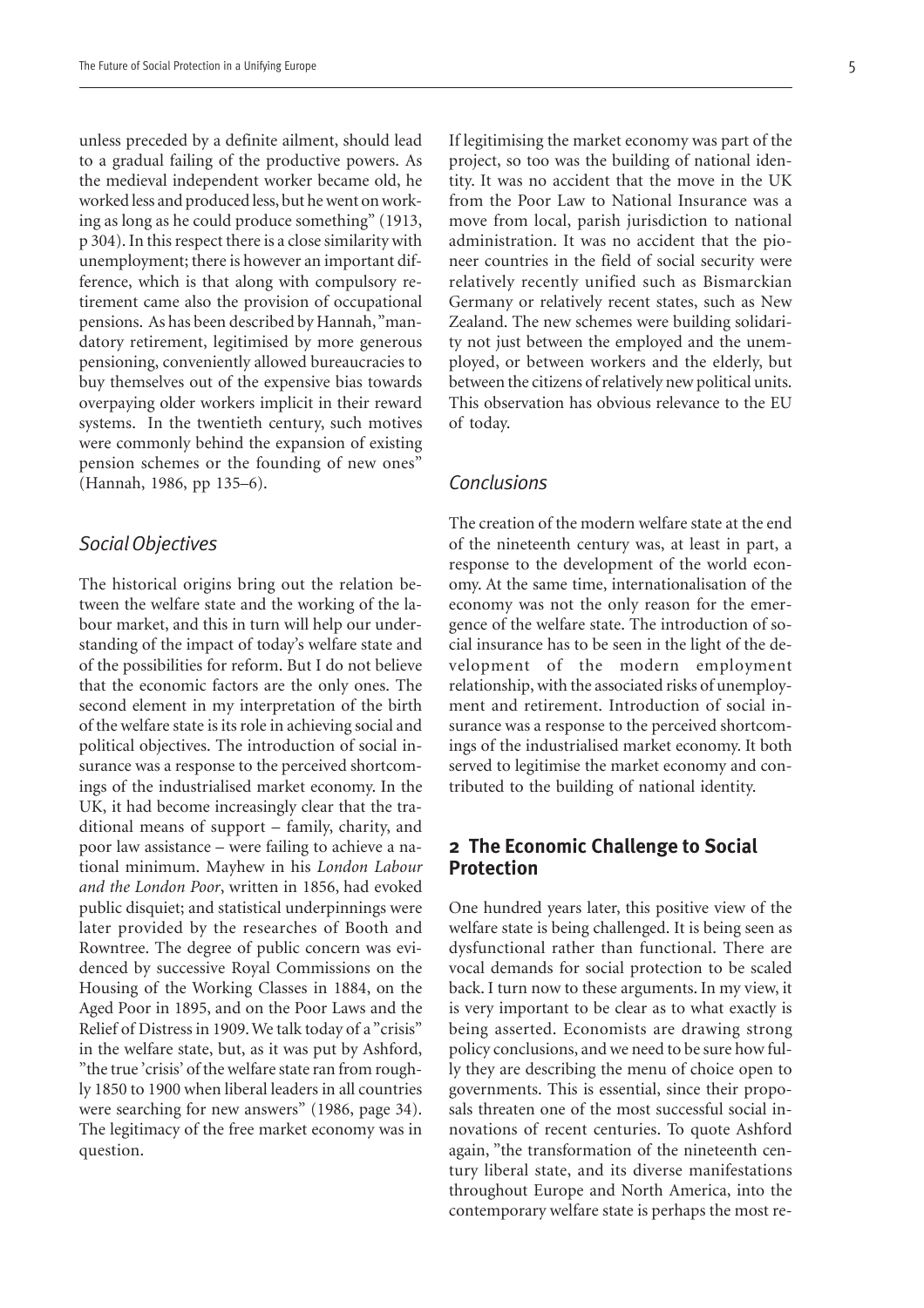markable accomplishment of democratic governance" (1986, p 1). The retrenchment of the welfare state is a threat to the incomes of many people. While the existing social transfers may spill over to those not in need, and there may be abuse, it is hard to deny that for many of the recipients these transfers are essential to maintain a decent standard of living. We need therefore to have a clear view as to how far the conclusions are inevitable and how far we have a choice. The main theme of this section is – what choices are there?

#### *The Tax Cost Argument*

A clear statement of the economic challenge is that of Tanzi: "high tax countries, and especially the socalled welfare states, will need to cope with their needs with progressively lower tax revenue. This scaling down of tax revenue would leave the countries with two options. First, to reduce the generosity of the benefits that individuals receive from the welfare states or to make these benefits less universal and thus better targeted. Second, to force citizens to buy at least parts of their insurances from the private sector" (Tanzi, 2004).

This is a valuable statement, because he is very clear about the nature of the cost. He is not talking about the excess burden of the welfare state, compared to private or other alternatives. He focuses on the total cost in terms of government financing. In the fanciful example that I have used elsewhere (Atkinson, 1999), in the unlikely event that a Martian offered to finance the welfare state, then Tanzi's concern would disappear.

It is helpful to distinguish two versions of this argument. The first is a pure Laffer curve argument. It is posited that total revenue reaches a maximum at some tax rate less than 100%. The effect of globalisation is, according to Tanzi and others, to shift the Laffer curve downwards and move its peak to the left. If we were not already at the maximum of revenue, then we will soon be overtaken by events. As put by Tanzi, "tax competition among jurisdictions, ballooning electronic commerce, and increased mobility of the factors of production will likely cause significant falls in tax revenue in future years" (2002, p 116). This is a real set of economic constraints, on which economists are well placed professionally to advise. We should though distinguish the argument from a second argument, which is that the tax rate is reaching the politically

acceptable maximum. This argument lies outside the sphere of competence of economists. Electoral constraints are not the same as economic constraints. Voters should be given the opportunity to make choices; their choices should not be prejudged.

So it is on the Laffer argument that we should focus. It is evidently an important argument. At the same time, as Tanzi recognises, it applies to all government spending. It is a threat not just to the welfare state but to all activities financed by tax revenue. Of course, the welfare state is a large element, and its significance has been greatly increased by demographic and macro-economic developments. In simple terms, the required tax rate is

> Replacement rate x Dependency rate + (Other government spending + Cost of tax expenditures + Cost of debt interest) / Total income

Reducing the replacement rate can evidently have a large effect. With a dependency ratio of a half (i.e. 1 pensioner or unemployed for each 2 workers), a 5% cut in the replacement rate reduces the required tax rate by 2½ percentage points. At the same time, it is clear that, while the Welfare State may represent a particularly large item in the Budget, the tax cost is the same Euro for Euro as if the spending were on roads or military defence. By the same token, *tax expenditures* have an identical impact to that of direct spending. Allowances against income taxation play the same role as cash transfers, in that both increase the tax rate necessary. A higher tax exemption for the elderly reduces the overall tax receipts, as do child tax allowances. This is important since the option of private provision for retirement is often encouraged by tax concessions. The two – welfare state spending and tax expenditures – do not usually appear in the same equation, but they both raise the required tax rate.

But this is not all. The equation also brings out the tax burden of debt finance. When people talk about debt finance transferring the burden to future generations, they usually have in mind the real burden in terms of goods and services. As Samuelson and others pointed out many years ago, the resources used to fight the Second World War were produced during that war; the burden in this sense could not be transferred. The national debt is, in this sense, simply a re-arrangement of claims – we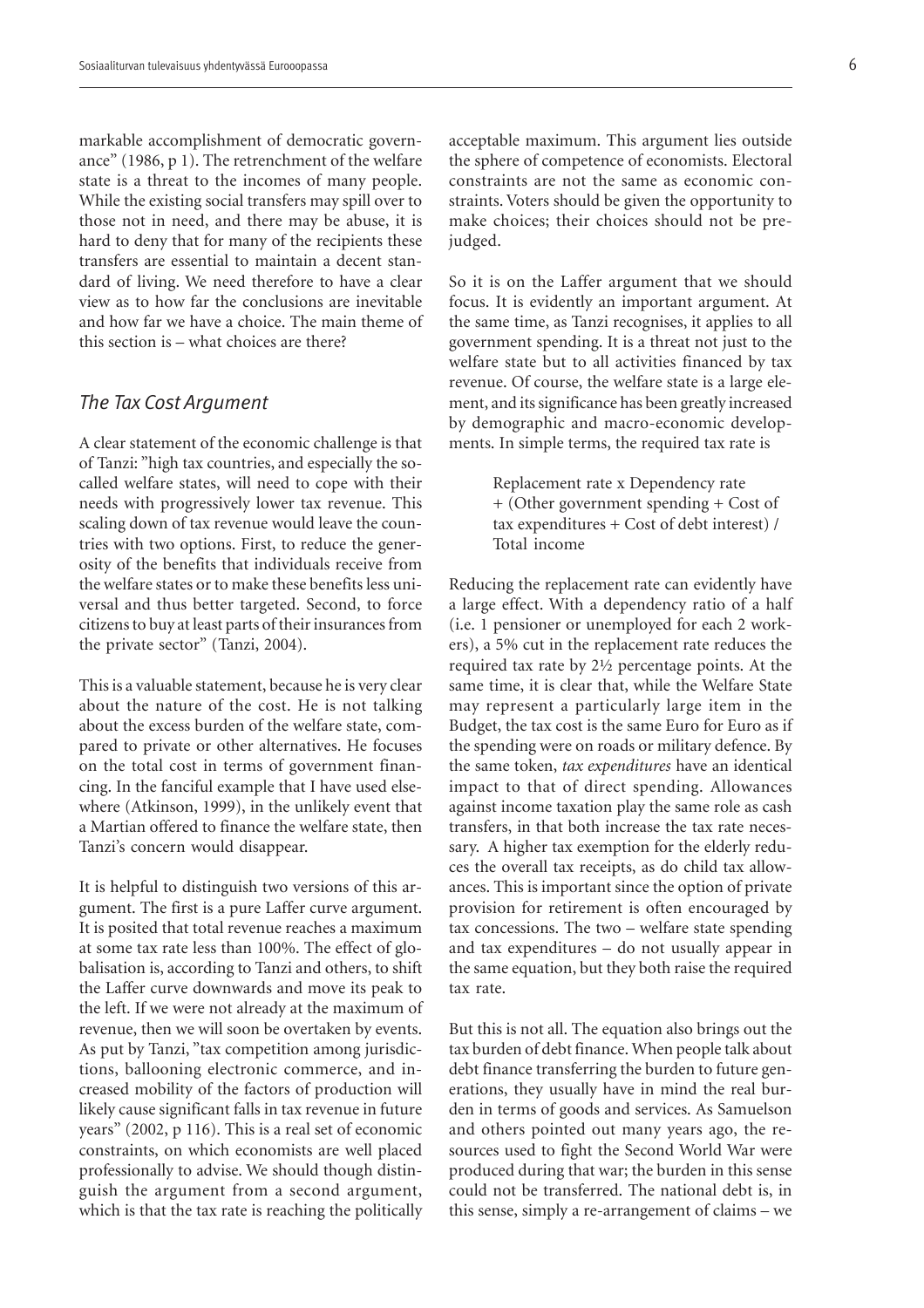owe it to ourselves. But the equation reminds us that there is a potential *financing* burden. To pay these claims, we have to raise taxes, and if we are at the taxable limit, then other government spending has to be displaced. Conversely, if the state has acquired income-yielding assets, then this reduces the need for taxation. It has always struck me as absurd that governments sound alarms about the future burden of state pensions while simultaneously divesting themselves of state assets. In the UK, the net worth of the state has fallen very considerably in recent decades. This is the legacy of privatisation. But the whole discussion of privatisation focused on the control of assets and ignored the benefits of ownership. It would be quite possible for the state to have retained a minority stake or to have used the proceeds to reduce debt, rather than to finance current deficits.

#### *Retreat to a Residual Welfare State?*

We have seen that there are alternative ways of reducing the overall tax burden. Suppose, however, that we are forced to reduce social protection expenditure. Does this imply moving to a residual welfare state? As far as retirement is concerned, should we rely on private savings, supported by some form of minimum income guarantee? Such a guarantee would provide a safety net. No modern government is going to leave old people totally destitute. Given that savings are risky, provision has to be made for those who invested their life savings in Enron. The minimum guarantee would taper benefit, either with a 100% marginal tax rate, or by a rate lower than 100% but still high by the standards of top income tax rate: e.g. 75% or 80%. Short-term benefits such as those for the unemployed would also be provided subject to an income and assets test.

Such a residual welfare state is not a hypothetical situation. In the UK, successive governments have taken significant steps towards such a situation. In the 1980s, for example, unemployment insurance was largely dismantled, through restrictions on coverage and benefit entitlement. Individual unemployment insurance, providing earnings-replacement on the basis of contribution record, is now limited to a flat rate benefit, payable for a maximum of 6 months, for which many people do not qualify. It has been replaced by a means-tested Jobseekers' Allowance. In the case of state pensions, we have again a largely flat rate system. The state

earnings related pension has been scaled back, leaving the basic flat-rate state pension as a crucial element. This was in the past indexed to average earnings, so that pensioners shared in rising national prosperity. However, in the early 1980s the UK government abandoned the link to earnings and guaranteed only price indexation. The obvious outcome was that the basic pension began to fall steadily as a proportion of average earnings. It is not therefore surprising that Figure 3 shows that the UK was already an outlier in the 2000 figures for public pension spending in EU15 countries and that the total pension spending is forecast to fall over the next half century.

Such fiscal prudence might be thought matter for self-congratulation. In my view, however, this retreat to a residual welfare state is flawed – for two important reasons. The first is that experience with means-tested benefits in the UK has demonstrated that a significant proportion of those entitled to these benefits do not claim their entitlement. The means tests implicit in income targeting deter claimants. The latest estimates suggest that at least a quarter of those entitled to Pension Credit in the UK do not claim. Incomplete take-up has been a persistent feature of social assistance. Unless takeup can be seriously increased, the means-tested route cannot deliver income security.

The second flaw in the residual welfare state is that the overall tax rate is reduced at the expense of very marginal high tax rates on those receiving or potentially receiving means-tested benefits. The replacement of individual-based unemployment insurance by family-based jobseekers' allowance means that the partners of the unemployed now face a strong disincentive to work. Under the insurance system, the unemployment of one member did not affect the work incentives of the other, but with joint income assessment there is little incentive to stay in work. This has led two earner couples to become no-earner couples. For pensioners, the implicit tax on savings and private pensions is a severe disincentive to make private provision: today, 40% of UK pensioners face tax and benefit withdrawal rates of over 50%, and this number is likely to rise.

#### *The Distortion Argument*

This brings me to incentives in general. I have concentrated on the tax cost argument, but we must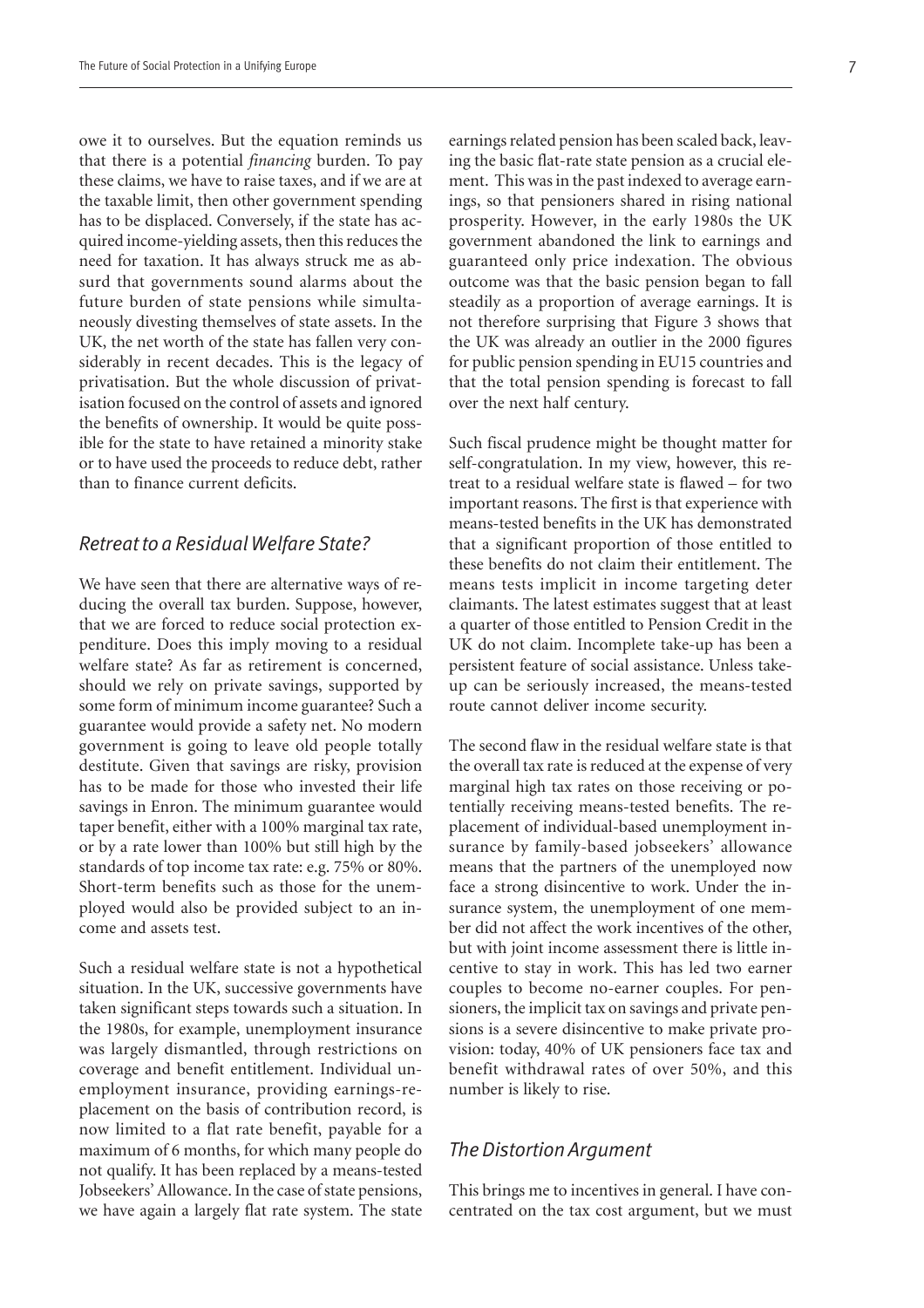carefully distinguish this from a second challenge to the welfare state: the distortion argument. On this line of reasoning, social protection is different from other tax outlays because it not only costs money but also distorts key economic decisions. The welfare state is not only too expensive but also is the cause of Europe's economic malaise. To see that this argument is different, one has only to go back to my hypothetical Martian who offers to pay for the welfare state. On the distortion argument, we might well reject the offer on account of the economic damage caused.

This argument is sometimes made along the lines that any interference with the market economy will distort decisions; it will impose marginal tax rates different from zero; it will cause us to depart from a level playing field. The trouble with this position is that it assumes a world of perfectly competitive and perfectly clearing markets, but in such a theoretical framework we find none of the contingencies for which the welfare state exists. There is no involuntary unemployment. There are assumed to be a full set of capital and insurance markets. I can buy today personal care in the event that I need it in x years time. However, in order to examine the economics of social protection, we have to move away from an assumed world of perfectly competitive and perfectly clearing markets. We have to allow for at least some of the contingencies for which the welfare state was created.

To illustrate this point, I take the non-competitive model used in the influential article by Alesina and Perotti (1997) entitled "The Welfare State and Competitiveness". They study a two-country world where in the home country wages are bargained by trade unions, generating unemployment in that country. In the other (foreign) country, there is a competitive labour market with full employment. Homogeneous workers have an alternative use for their time, valued at R, which is assumed to be less than the full employment wage. If there is unemployment benefit B, then the resulting reservation wage is  $(R+B)$ . In a right to manage model where firms determine employment, unions bargain over wages as a mark-up (1+m) over this reservation wage. The gross wage is increased by the payroll tax at rate t (assumed here to be the method by which social transfers are financed). The resulting total labour cost is  $W = (1+t)(1+m)(R+B)$ . This means that, as shown in Figure 4, the welfare state affects employment via both the fiscal burden (t) and the behavioural effect (B).

In such a situation, it does indeed appear that, even if there were no tax cost, cutting the welfare state, reducing B, would indeed raise employment and improve economic performance. Two points should however be noted. The first is that we have to remember that unemployment insurance was introduced as a means of improving the functioning of the labour market. The creators of National Insurance were not unaware of the possible negative side, and designed the scheme to take these into account. We have therefore to take account of the institutional features of unemployment insurance. It is not just a benefit paid unconditionally to the unemployed. In Atkinson (1999), I formulate a model where in addition to the unionised sector there is a non-union sector in which labour is paid an efficiency wage to prevent 'shirking'. In this model, it is possible that unemployment insurance benefits (as distinct from the taxes necessary to finance them) raise employment. A key reason for the difference in prediction is that this alternative (second) model takes account of the institutional conditions under which benefits are paid. On the one hand, the contribution conditions of unemployment insurance (usually ignored in economic models) mean that benefits enter the compensation package negotiated by unions and that there is differential coverage of the two sectors. On the other hand, the provisions, found in most unemployment insurance schemes, which disqualify people who have been dismissed for industrial misconduct, mean that the benefit does not enter the non-shirking condition that determines wages in the non-union sector.

The second point to be stressed concerns the relation between labour market policy and retrenchment of the welfare state, represented in Figure 4 by m and B respectively. There is a view that these measures have to be used in conjunction. The OECD study by Elmeskov, Martin and Scarpetta of "Key lessons for labour market reforms" concluded that "comprehensiveness seems indeed to be a crucial feature of any successful strategy to reduce unemployment because reforms in different areas can reinforce each other's effects" (1998, p 223). The article by Coe and Snower in *IMF Staff Papers* called "Policy Complementarities", argued "an important group of labor market policies are complementary in the sense that the effect of each policy is greater when implemented in conjunction with the other policies than in isolation. [What is required] is deeper labor market reforms across a broader range of complementary policies" (1997,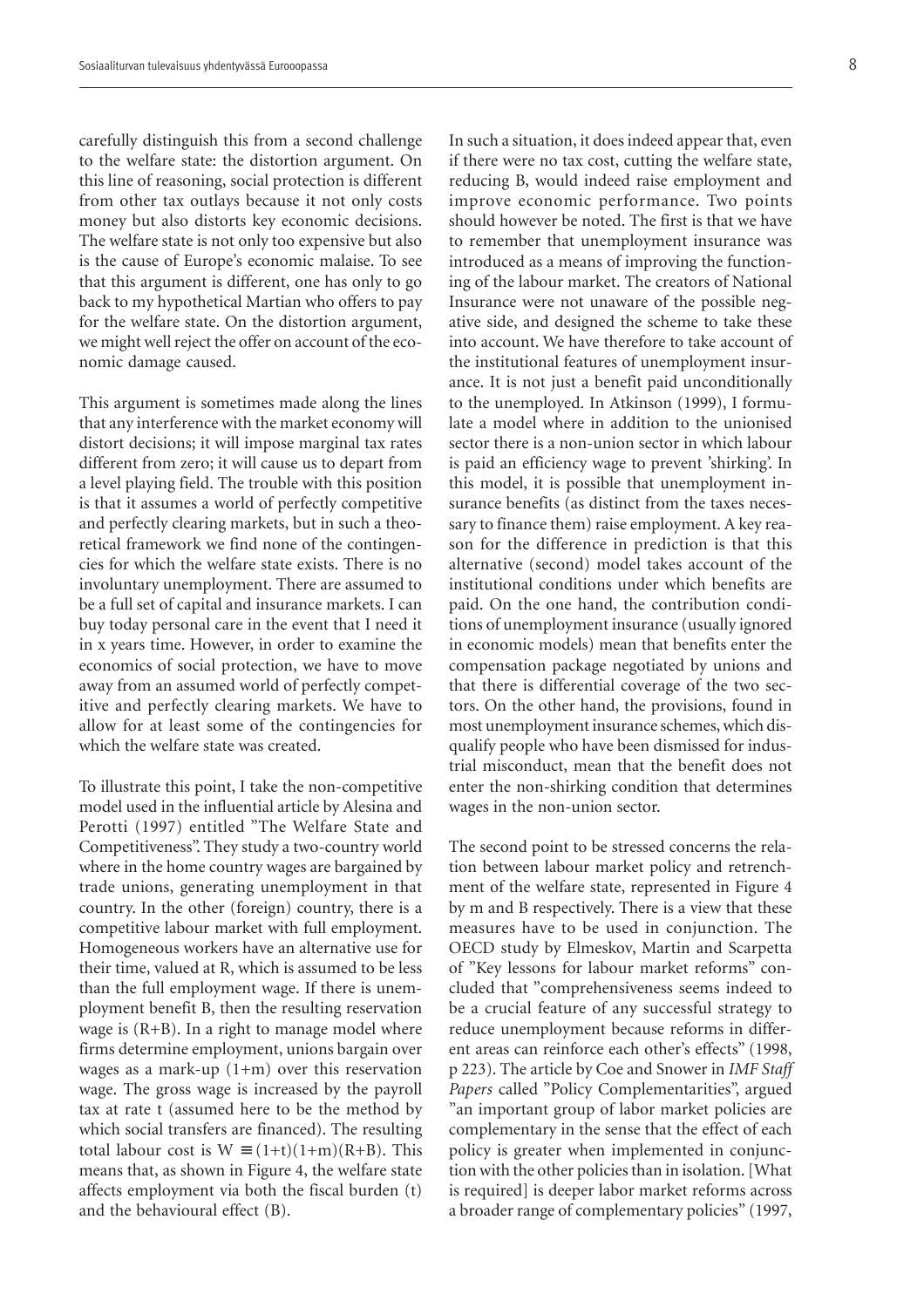p 1). These authors are careful in their definition of complementarity, which concerns the reinforcing effects of policies, but the statements have been interpreted as saying that countries cannot choose to concentrate on one arm of the strategy. They cannot, for example, succeed by making labour markets more flexible but retaining generous social protection. It is not however evident that governments have to *both* make labour markets more flexible *and* cut back on social protection. The model just described is one in which a reduction in *either* m *or* B reduces unemployment. Put differently, the more flexible the labour market, the less the cost in terms of benefit distortion.

#### *Conclusion*

In this section, I have suggested that the residual welfare state is not a promising route to follow. Fortunately, there is scope for choice. There is no inevitability about scaling back social protection. If our concern is with the total tax cost, then there are several other routes to tax reduction. If our concern is with disincentives, then there are ways in which social protection can be designed to offset the negative effects, and increased labour market flexibility offers an alternative to cutting social protection. This leads me to the final section, which deals with possible ways forward, with particular reference to the enlarged EU.

#### **3 Ways Forward**

My starting point in this section is that we are not going to abandon the social objectives of the welfare state. In the case of the EU, a commitment to social inclusion has been embodied in the Lisbon Agenda set in 2000. Attention has focused on the economic goals, but the social agenda has been taken forward in an impressive way.

#### *Social Inclusion and the Lisbon Agenda*

At the Nice Summit in December 2000, it was agreed to advance social policy on the basis of an open method of coordination, modelled on that already adopted for employment in the "Luxembourg process". The process of open co-ordination involves fixing guidelines for the Union, establishing quantitative and qualitative indicators to be applied in each Member State, and periodic

monitoring in a process of peer review. The open method of coordination has been controversial, not least in the debate about the European Constitution, but my own view is that it is a rather clever invention. It is tied to subsidiarity, under which social policy is the responsibility of Member States. At the Nice Summit it was agreed that each Member State should implement national action plans for combating poverty and social exclusion. These National Action Plans on Social Inclusion are like the National Action Plans on employment, and their purpose is to set out national strategies and detailed policies.

This process recognises that action is the responsibility of Member States under the principle of subsidiarity. But this does not mean that the objectives of social policy are set by Member States. The objectives are set at an EU level. Concretely, they are embodied in the set of social indicators agreed by Heads of State and Government at the Laeken European Council in December 2001. Member States – rather remarkably – have succeeded in defining an agreed set of European social indicators. The primary indicators encompass financial poverty, income inequality, regional variation in employment rates, long-term unemployment, joblessness, low educational qualifications, life expectancy and poor health. In each case there are breakdowns, showing for example poverty among men and women, or breakdowns by age groups.

The significance of this EU agreement about the dimensions along which social performance is to be measured may be seen if we return to the issue of the limits to taxation. Fiscal competition is often evoked as a source of such a limit. Where countries compete to attract capital, businesses and skilled labour by lowering tax rates, there may be downward pressure on social spending and hence reduced social performance. Insofar as the EU monitors social performance, and social performance is worsened by cuts in social protection, then this wing of the Lisbon Agenda provides a counterweight. The EU as an institution serves to internalise some of the costs of globalisation, and to moderate fiscal competition. It is important in this regard that the social inclusion process forms part of the acquis communautaire for new Member States.

The statement of social performance criteria is a step forward, but what does this mean in terms of policy choices?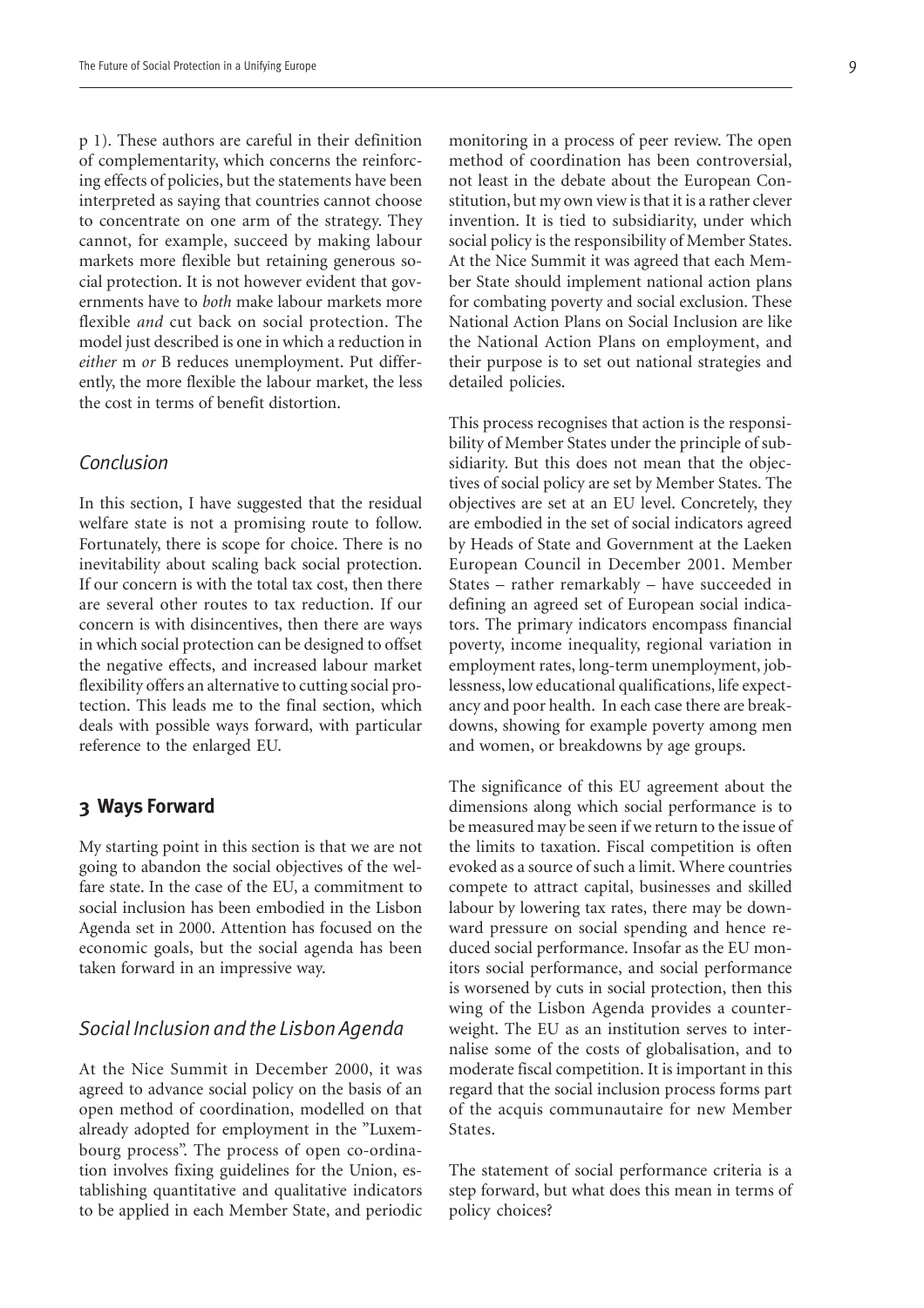#### *Structural Reform by Member States*

I begin with the actions of individual Member States. As I have indicated earlier I feel that a retreat to a residual welfare state is a flawed prescription. Instead, I believe that we should seek to reform social protection in a way that works with, rather than against the grain of economic policy.

To exemplify this point, I take one single, very salient policy area. It is widely argued that Europe needs to raise the age of retirement and to end mandatory retirement. Such steps have been justified on the tax cost argument; it is also frequently argued that the pension systems and early retirement programmes tilt the playing field against work. At the same time, it is important to be quite clear about the nature of the argument. A level playing field means that the decision whether to retire or to continue working for another year would be unaffected by pension considerations or the tax system. Public policy would be neutral. On the other hand, a tax cost perspective may lead us to want to actively encourage people to stay at work. In this case, the pension system can be biased in favour of postponing retirement by offering more than an actuarially fair increase in the postponed pension to those who stay on at work. There are two different policy stances: level playing field *or* reduce tax cost.

From the standpoint of the tax cost, the key variable is the ratio of retired to workers. The proportion of the latter, however, depends on both the age of retirement and the age of entry to the labour force. We talk a lot about the latter but the former has also been a significant cause of rising dependency. We have lost workers at both ends of the age spectrum – see Figure 5 (source: European Commission, 2004a, p 31). Of course, there are good reasons why people spend longer in education, but it is hard to believe that this is the only cause. People delay their studies; they take gap years; recruitment procedures are lengthy. There is a great deal that countries could do to raise the participation rate of those aged under 30. There are big differences across countries. From the standpoint of social protection, these considerations suggest that we should focus on the length of working life and not on the retirement age. A manual worker who started at 15 has worked for 45 years when he reaches the age of 60; the person starting at 25 has to continue to 70 to match that period of contributions. The pension system

should be constructed on the basis of the length of working life.

The argument to this juncture assumes that changes to the pension system will induce changes in retirement behaviour. However, we have seen in Section 1 that the pension system grew up as part of the employment relation. Rather surprisingly, the policy debate about postponing retirement and about abolishing mandatory retirement has taken place in virtual absence of any analysis of the reasons why retirement came into existence. As Lazear (1979) and others have shown, it may be optimal for firms and workers who are in a continuing employment relation to have a payment scheme such that the worker is initially paid less than their productivity and later more than their productivity. The deferment of payment induces the worker to perform at a higher level of effort but this incentive effect becomes weaker over time; and both parties may agree at the outset that there will be a limit to the loss-making period, enforced by mandatory retirement. If governments now intervene and ban mandatory retirement, this may mean that firms are required to continue to employ workers whose productivity is below the wage and declining over time. The abolition of mandatory retirement will affect the wage/employment policy. There will be repercussions, including a greater unwillingness of employers to offer jobs to older workers. One has to consider the demand side as well as at the supply side of the labour market. This is another reason for looking at the younger end of the life cycle.

#### *EU-level Action*

EU policy with regard to employment and pensions is pursued through the open method of coordination. An outside observer may well ask what reason there is to expect this to have any effect? Why should Member States agree voluntarily to be bound by a policy objective that departs from their own priorities? The social agenda is either irrelevant or powerless. However, one *can* imagine reasons why the EU Member States have adopted a set of common indicators to assess performance and contemplate setting EU targets, where these will cause them to behave differently. An important element is commitment. Governments, recognizing their limited tenure, are keen to commit their successors; governments, recognizing their own frailties, are disposed to committing themselves not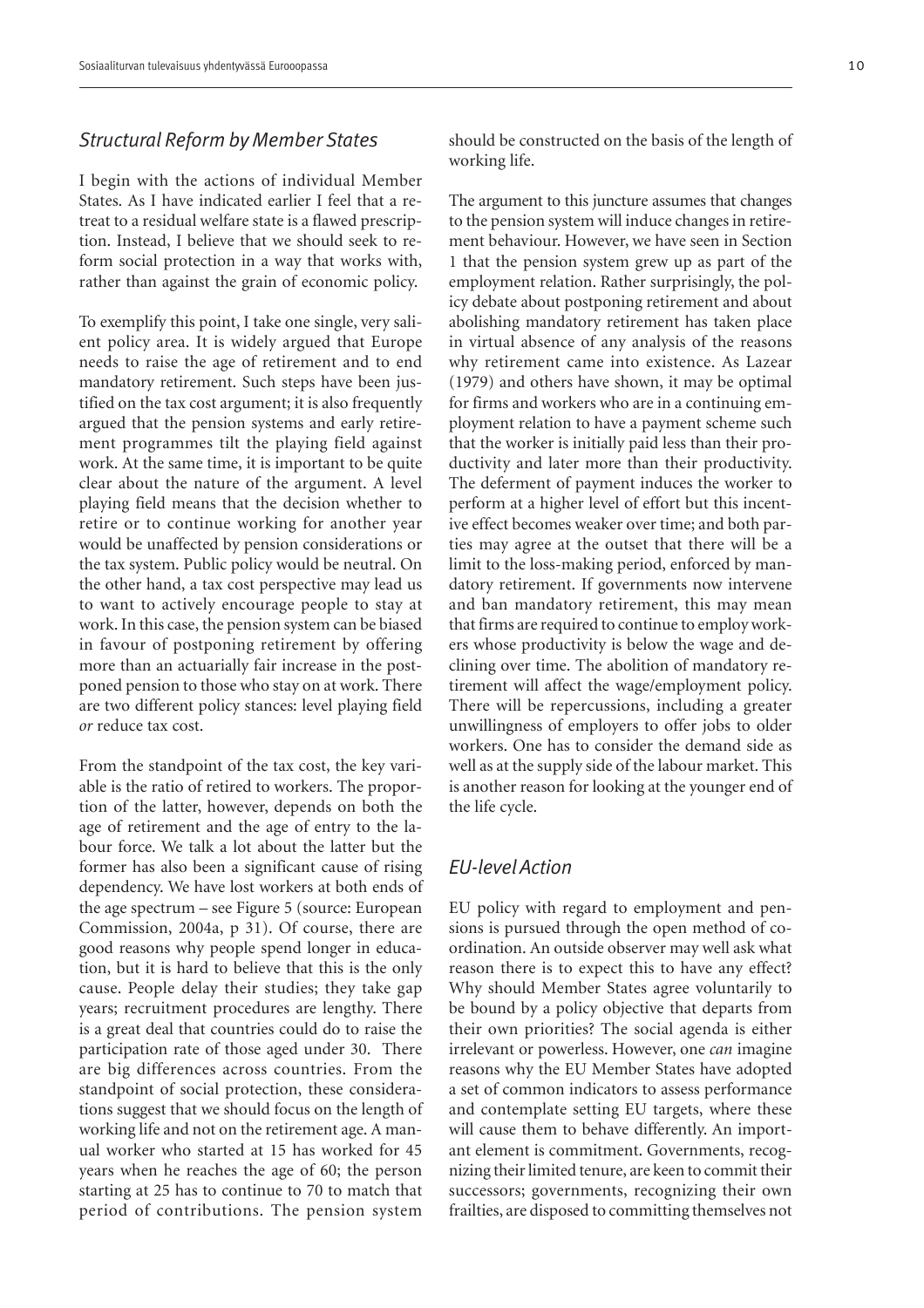to deviate in the face of changed circumstances. Both Madame de Pompadour ("après nous le déluge") and Ulysses ("bound to the mast") come into play. Re-writing the Lisbon agreement would require the agreement of a substantial majority of EU Heads of State and Government. There are also issues of credibility. In Atkinson (1996), I have argued that, in electoral competition, it may be in the interests of the more conservative party to commit itself to a poverty target, since this will increase the credibility of a promise not to move too far away from policies of redistribution.

Ex ante there are therefore some reasons to explain why countries have entered into a binding policy framework. Nonetheless, the constraints are not tight; and we have seen with the Stability and Growth Pact that much more formal rules can be broken. Peer pressure on its own may be insufficient to ensure that Member States individually set in place policies that will reduce the EU poverty rate or reduce other dimensions of social exclusion. It may therefore be the case that we have to conclude that "the objectives of the proposed action cannot be sufficiently achieved by the member states", to quote from the Maastricht Treaty, and therefore that EU action is justified.

What form, however, should this action take? In keeping with the spirit of subsidiarity, it seems reasonable to consider the least interventionist form of coordination, which is to

- Set only a minimum standard.
- For this standard to be defined relative to the circumstances of the Member State.
- For Member States to have, within these constraints, the maximum possible latitude in the design of the policy.

To be more concrete, let us address the issue of financial poverty among families with children. Child poverty is receiving increasing attention. As is noted in the 2004 Joint Report on Social Inclusion "in most countries children experience levels of income poverty that are higher than those among adults. Material deprivation among children must be matter of serious concern, as it is generally recognised to affect their development and future opportunities." (European Commission, 2004, pp 19 and 21). The EU could address this issue through setting a minimum income for children, defined as a percentage of the Member State median equivalised income for each child (and

possibly age-related). Implementation would be left to Member States, who could employ different instruments. The minimum could be provided via child benefit, via tax credits, via benefits in kind, or via employer-mandated benefits.

Such a policy would be an investment in the future of Europe's children; it would also be an investment in the future of Europe. In Section 1, I suggested that the origins of the modern welfare state were to be found, at least in part, in the ambition to build and unify new nations. The same applies today at the level of the EU. We are seeking to create a new supra-national polity. The identity of this polity has been established as a free trade area, a common market, and a common currency, but the social identity has yet to be firmly constructed. The creation of a common policy of guaranteeing a minimum income for children could be a significant building block.

#### **Conclusions**

My conclusions may be summarised as follows:

*Looking Back*, we have to remember the origins of the welfare state and the functions it was established to perform. It grew out of the needs of the modern employment relationship, and the invention of retirement and unemployment. It was created to meet the concerns about the social legitimacy of the liberal market economy.

*Today*, there are important economic challenges to the welfare state, but there are choices that we can make. There is nothing inevitable about a retreat to a residual welfare state.

*Looking Forward*, in a unifying Europe, the EU social agenda is a restraint on fiscal competition within the EU, now covering the new Member States. The welfare state needs to be reformed at the national level, and I have given the example of lengthening the working life, but action is also necessary at the EU-level. The introduction of a EU minimum income for children would address growing concerns about child poverty, and would be a powerful way of forging the social identity of the EU.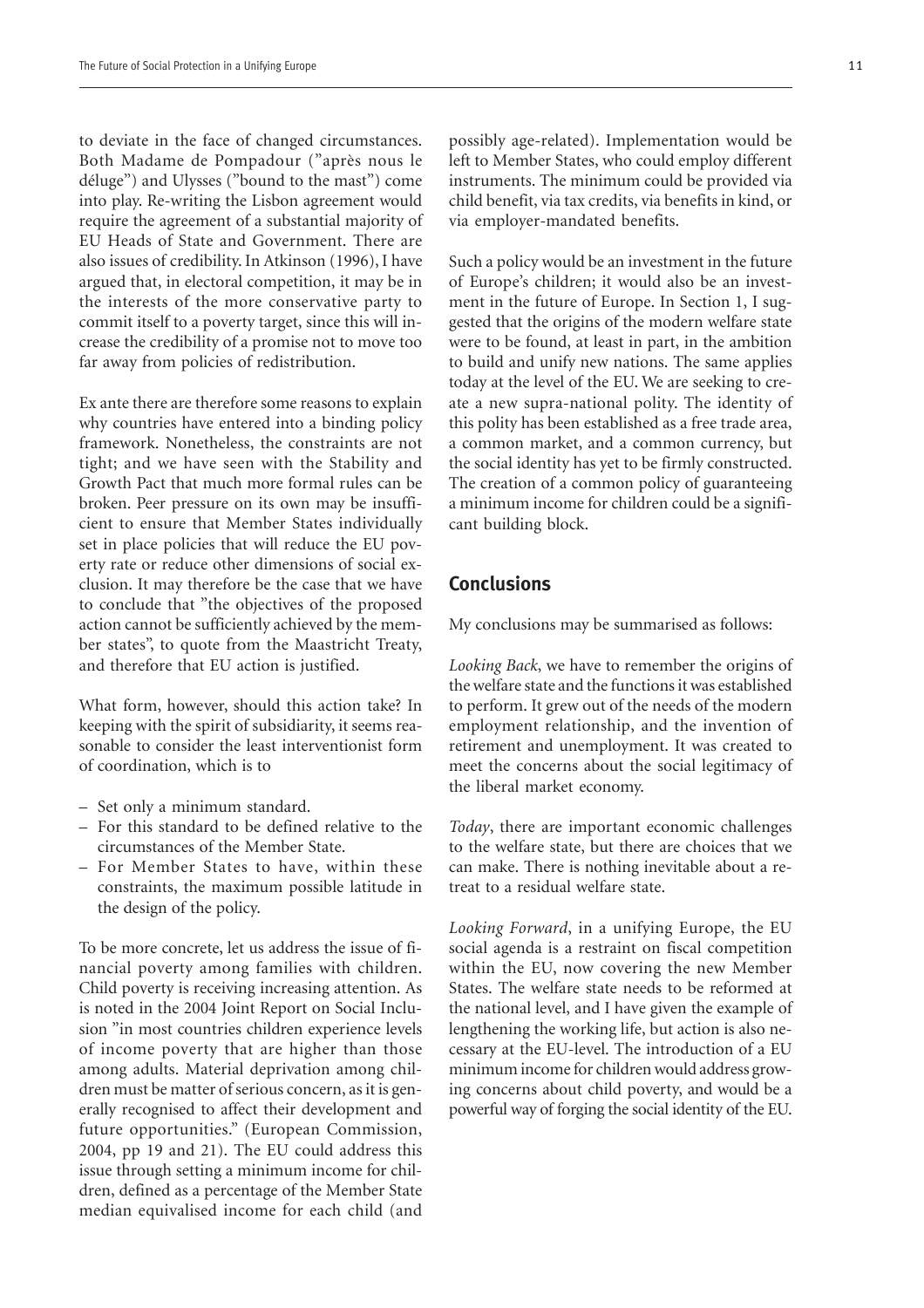

#### **Figure 1 Government Social Spending 1880-1930**

**Figure 2 First introduction of welfare state programmes in 24 European countries 1880-1939**

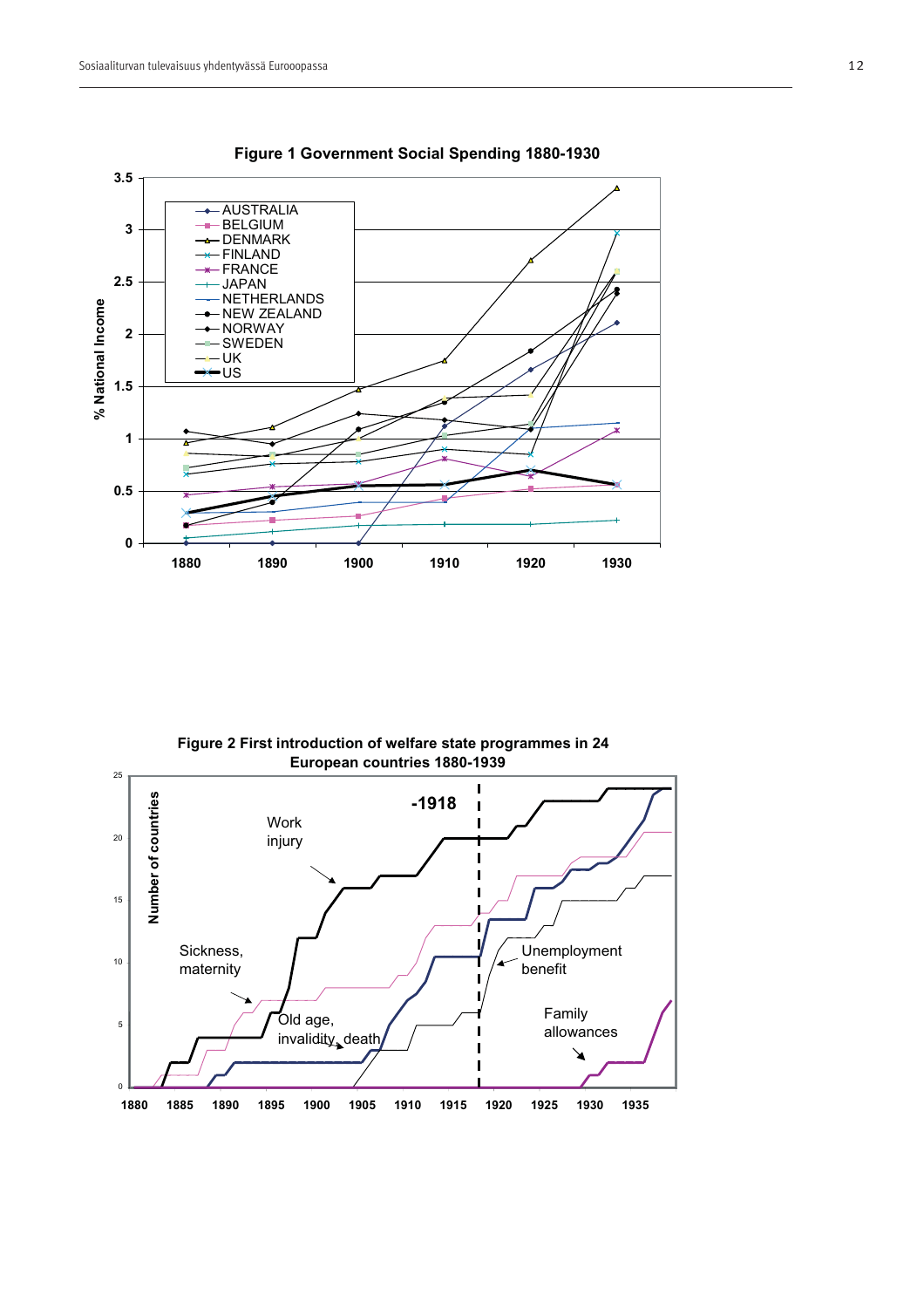

**Figure 3 Public pension spending as % GDP**

**Figure 4 Effect of tax and benefits in a non-competitive model**

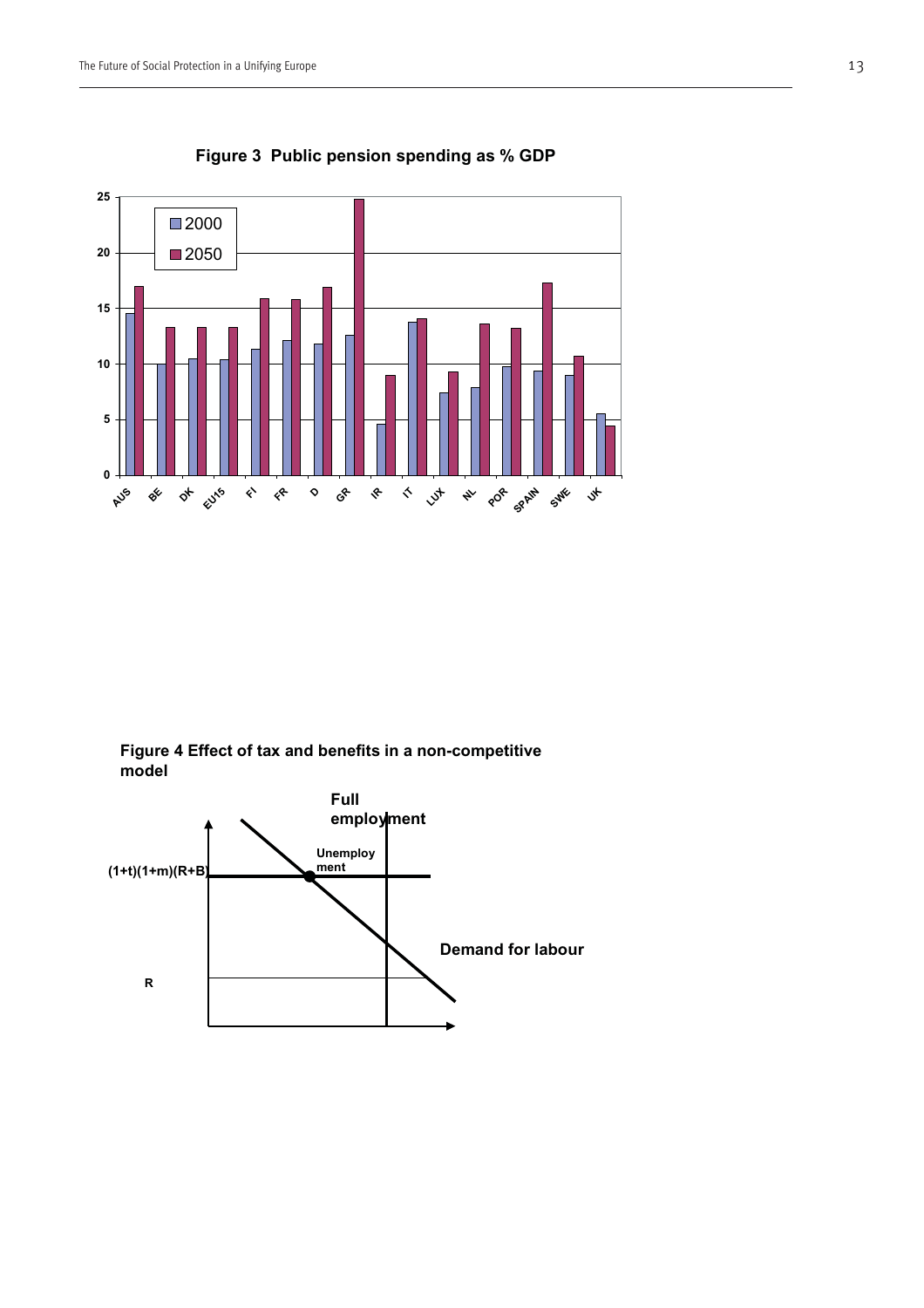

**Figure 5 Activity Rates for men in EU15 in 1970 and 2000**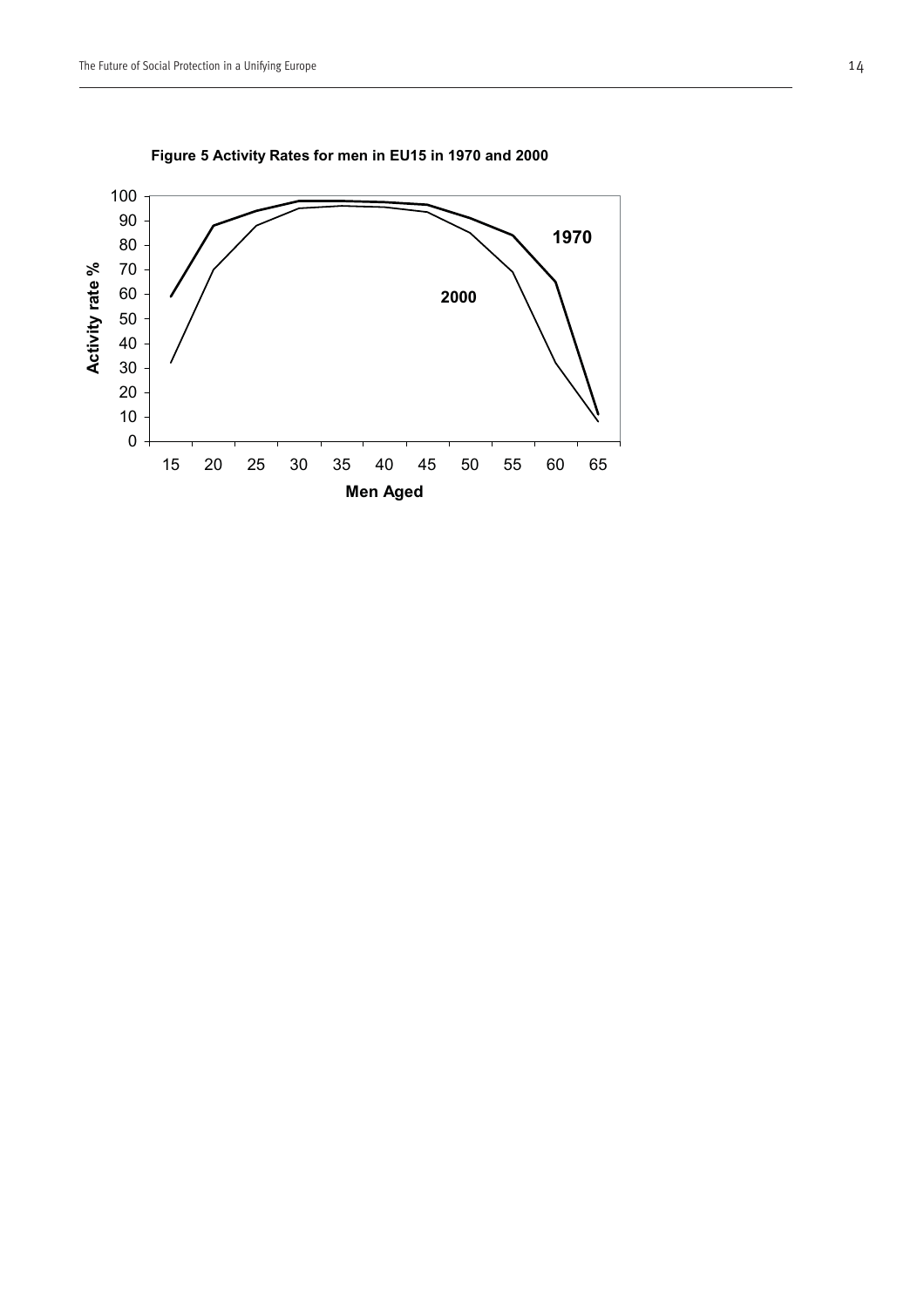#### **SOSIAALITURVAN TULEVAISUUS YHDENTYVÄSSÄ EUROOPASSA**

#### **Johdanto**

Kun 1960-luvun alussa aloitin taloustieteiden opiskelun, hyvinvointivaltio kiinnosti vain harvoja taloustieteilijöitä. Se ihmetytti minua, sillä itse olin kiinnostunut sosiaalisista kysymyksistä ja jopa jonkin aikaa töissä hyvinvointivaltion eturintamassa, minkä seurauksena vaihdoinkin pääaineeni matematiikasta taloustieteeseen. Siihen aikaan hyvinvointivaltiota käsiteltiin vähän taloustieteellisessä kirjallisuudessa, sosiaaliturvaa koskevia artikkeleja julkaistiin harvoin tärkeimmissä alan julkaisuissa ja köyhyystutkimusta pidettiin ensi sijassa sosiologien ja valtio-oppineiden asiana. Hyvinvointivaltiossa oli kysymys tulojen uudelleenjaosta, ja taloustieteilijät eivät mielellään käsitelleet uudelleenjakokysymyksiä.

Tilanne on niistä ajoista muuttunut paljon. Nykyisin monet taloustieteilijät tutkivat hyvinvointivaltiota ja kirjoittavat muun muassa työttömyysvakuutuksesta, vammaisetuuksista ja eläkkeiden rahoituksesta. Toimeentuloturvaa koskevien poliittisten valintojen nähdään vaikuttavan työmarkkinoihin ja eläkerahoituskysymysten pääomamarkkinoihin. Hyvinvointivaltion katsotaan selittävän suuren osan maiden eroista talouskehityksessä.

Vieläkin minua silti ihmetyttää muutama asia: ensinnäkin se, miten vahvat mielipiteet monilla taloustieteilijöillä on hyvinvointivaltiosta, ja toisaalta se, miten kauas heiluri on liikahtanut alkuasennostaan. Aikanaan taloustieteilijöiden huomiota vaille jäänyttä instituutiota pidetään nyt yhtenä kansantalouden tehokkuuden päävaikuttimena. Ensisijaisesti tulojen uudelleenjaon välineenä pidetyn instituution merkitystä vähätellään nyt tehokkuusargumentein ottamatta lainkaan huomioon sitä, millaisia tehtäviä varten se alun perin luotiin. Monet taloustieteilijät ja päättäjät ovat yhtä mieltä Buchananin kanssa siitä, että "sillä sosiaalisella mallilla, jota monet eurooppalaiset pitävät muiden maiden rajallisempia hyvinvointivaltioita parempana, ei ole taloudellisia edellytyksiä menestyä 2000-luvulla" (1998, 14). Päähuomioni täs-

sä luennossa kohdistuu eurooppalaista hyvinvointivaltiota kohtaaviin haasteisiin. Koska niistä tehdään vahvoja poliittisia johtopäätöksiä, meidän pitää olla selvillä niiden perusteista. Onko sosiaaliturva niin kallista, että on pakko palata residuaalisen hyvinvointivaltion malliin? Onko Euroopan maiden hallituksilla valinnanvaraa?

Luonnollinen vastaus ihmetykseeni on todeta, että "ajat ovat muuttuneet". 1960-luvun hyvinvointivaltio oli erilainen ja erikokoinen, ja maailmakin oli kovin toisenlainen. Taloustieteilijät jakavat ajankäyttönsä tutkittavan asian vakavuuden mukaan ja kiinnittävät nyt huomiota hyvinvointivaltioon, koska siitä on tullut vakava ongelma. Itse olen aika lailla eri mieltä heidän kanssaan, mutta siitä olen samaa mieltä, että historiallinen näkökulma on välttämätön. Siksi tarkastelenkin ensimmäiseksi hyvinvointivaltion syntyä. Toiseksi siirryn tutkimaan Euroopan nykykysymyksiä ja kolmanneksi hahmottelen mahdollisia tulevaisuuden strategioita.

## **1 Nykyaikaisen hyvinvointivaltion syntyminen**

Milloin nykyaikainen hyvinvointivaltio syntyi? Mielestäni sen alkukehitys osuu 1800-luvun loppupuoliskolle. Ajoitus on sikäli kiinnostava, että 1800-luvun lopussa, niin kuin 1900-luvunkin, maailmantalous kasvoi erityisen nopeasti. Williamsonin mukaan vuosien 1870 ja 1914 väliselle ajalle tyypillistä oli "nopea globalisaatio: rajat ylittävä pääoman ja työvoiman liikkuminen kasvoi ennennäkemättömän suureksi, ja kauppa kukoisti kuljetuskustannusten laskiessa jyrkästi" (Williamson 1996, 277). Jos jätetään huomiotta työvoiman liikkuvuuteen liittyvä sinänsä merkittävä ero, tuo ajanjakso oli varsin samanlainen kuin vuoden 1970 ja meidän aikamme välinen kausi, jolle tyypillisiä piirteitä ovat tavara- ja pääomamarkkinoiden integroituminen sekä kaupan ja pääoman liikkumisen esteiden purkaminen.

Toisaalta on myös esitetty, että 1800-luvun globalisaatio tapahtui ennen hyvinvointivaltion ja nykyaikaisten sosiaaliturvajärjestelmien syntymistä. Tämän käsityksen mukaan sosiaalinen suojelu vahvistui samaan aikaan kuin taloudessa tuli vuodesta 1918 lähtien vallalle protektionistinen ja maailmantalouden integraatiota heikentävä suuntaus. Tanzi esittää tuoreessa tutkimuksessaan ajatuksen, että ennen tuota aikaa "sosiaaliturvan osuus julki-

Korjattu versio 5.11.2004 Helsingissä Kelan päätoimitalossa pitämästäni luennosta (joka aloitti Kelan tutkimusosaston järjestämän Kela Lecture -luentosarjan). Olen tässä julkaisussa ottanut huomioon professori Olli Kankaan, kommentoijan, ja yleisön esittämiä kommentteja.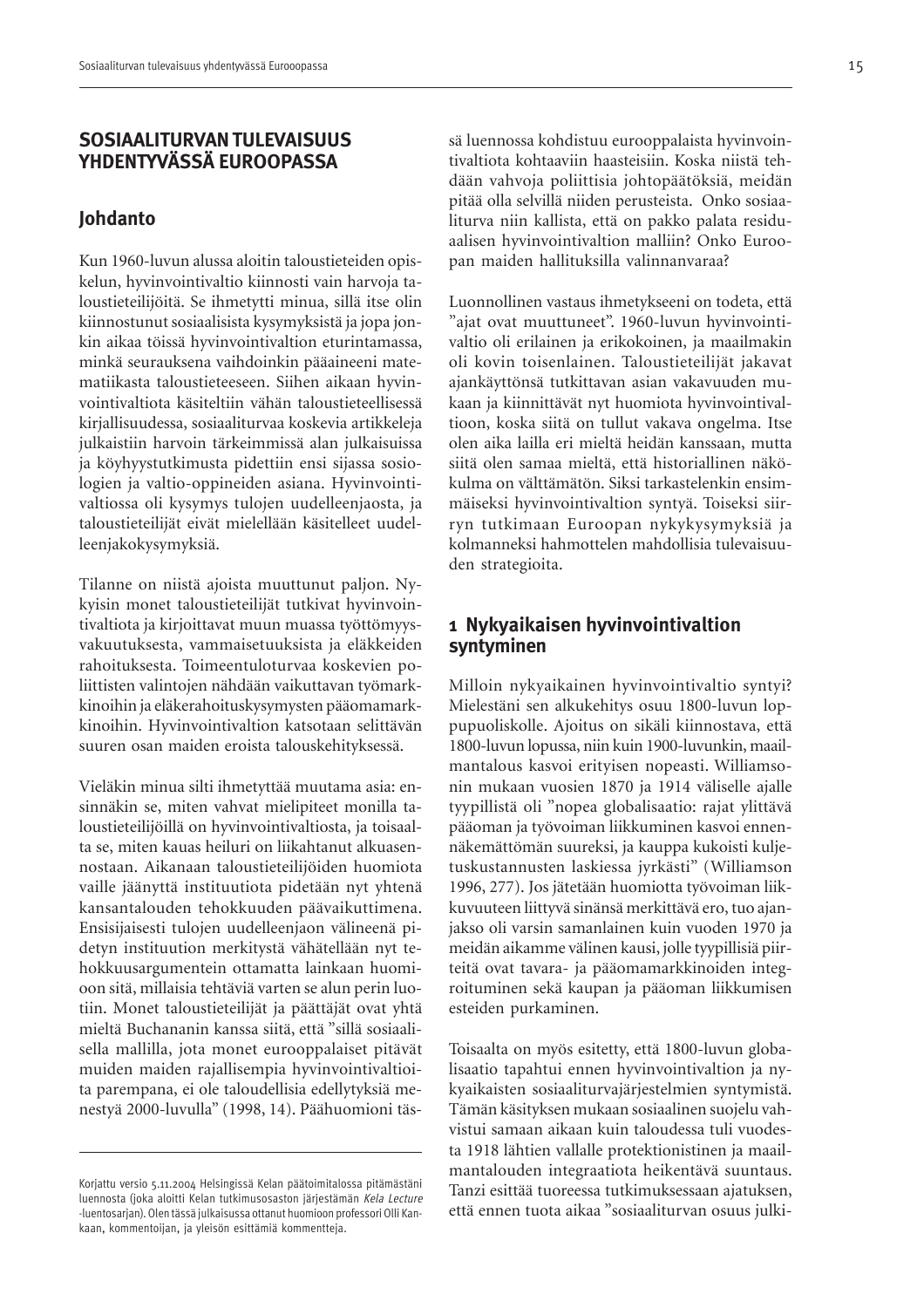sista menoista oli hyvin pieni" (2004, 5). Hän viittaa "monenlaiseen seurakuntien, kansalaisyhteisöjen ja sukulaisten antamaan turvaan taloudellisia riskejä vastaan" (2004, 5). Tanzin mielestä hyvinvointivaltio syntyi ensimmäistä maailmansotaa seuranneen taloudellisen sisäänpäinkääntyneisyyden aikana, jolloin luotiin taloudellisia suojarakenteita ja liikkuvuuden esteitä.

Julkiset sosiaaliturvamenot olivat 1800-luvulla tietysti matalalla tasolla. Nykymenot eivät edes mahtuisi kuvion 1 mittakaavaan (kuvio perustuu Lindertin, 1994, tietoihin), sillä korkein kuviossa esitetty taso, vuodelta 1910, on alle 2 prosenttia kansantulosta. Sosiaalimenot kasvoivat kuitenkin koko ajan vuodesta 1880 vuoteen 1914. Kasvunopeus saattoi kyllä lisääntyä vuoden 1918 jälkeen, mutta suuntaus oli jo ehtinyt vakiintua.

Sosiaalimenojen taso on vain yksi indikaattori. Muita merkittäviä mittareita ovat se, miten varhain sosiaaliseen turvaan tähtääviin lainsäädännöllisiin toimiin ryhdyttiin, ja se, missä vaiheessa yleisen mielipiteen voidaan katsoa enteilleen lainsäädäntöä. Kuviossa 2 (alun perin julkaistu artikkelissa Atkinson 2002) esitetään hyvinvointivaltiojärjestelyjen käyttöönotto 24 OECD-maassa ajanjaksolla 1880–1939. Työttömyysetuus- ja lapsilisäjärjestelmät luotiin pääasiassa vasta vuoden 1918 jälkeen, mutta moni muu järjestelmä oli luotu jo ennen vuotta 1914. Eräs amerikkalainen kommentaattori ilmaisi asian varsin värikkäästi vuonna 1913: "Koko Eurooppa – Norjan jäisiltä rannoilta Italian aurinkoon, kaukaisimmasta idästä Espanjaan – kulkee samaa polkua, kuului se sitten germaaniseen, englantilaiseen, romaaniseen tai slaavilaiseen kulttuuripiiriin. Jotkut maat ovat pidemmällä kuin toiset, mutta kaikki – paitsi eräät vähemmän merkitykselliset Balkanin ruhtinaskunnat – ovat osa samaa kulkuetta. Suuntaus kohti sosiaalivakuutusta on yksi nykymaailman tärkeimmistä kehityssuunnista." (Rubinow 1913, 26).

#### *Nykyaikaisen työsuhteen kehitys*

Tämän vuoksi pidän virheellisenä ajatusta, että hyvinvointivaltio olisi syntynyt sotien välisenä protektionistisena ajanjaksona. Paineita sen synnyttämiseksi oli olemassa jo aiemmin, ja vaikka sosiaalimenot kasvoivatkin hitaasti, tärkeä osa hyvinvointivaltiosta oli jo olemassa ennen vuotta 1918. Käsitykseni on, että nykyaikaisen hyvinvointivaltion synty oli ainakin osittain seurausta maail-

mantalouden kehittymisestä. Huoli kasvavan kaupan ja tuotannontekijöiden liikkumisen seurauksista tulonjakoon vaikutti sosiaaliturvan luomiseen.

Kansainvälistyminen ei kuitenkaan ollut ainoa eikä edes pääsyy hyvinvointivaltion syntymiseen 1800 luvun lopulla. Kahdella muulla tekijällä oli mielestäni tärkeämpi merkitys. Ensimmäinen niistä on sosiaalivakuutuksen rooli nykyaikaisen työsuhteen kehittymisessä. Selkeimmin tämä näkyy suhteessa työttömyyteen. Tässä yhteydessä on hyvä huomata, että työttömyys on verrattain tuore käsite. *Oxford English Dictionary*n mukaan se tuli Englannissa yleiseen käyttöön vuoden 1895 tienoilla. Työttömyyskäsitteen suhteellinen tuoreus näkyy hyvin Salais'n ym. kirjassa *L'invention du chômage* [Työttömyyden keksiminen] (1986), jossa työttömyyden kehittymisellä nähdään olevan yhteys tietyntyyppiseen työmarkkinatilanteeseen. Kuten Piore kirja-arviossaan toteaa, "työttömyyden nykykäsite on peräisin tietyntyyppisestä työsuhteesta; sellaisesta, jota esiintyy suurissa ja vakiintuneissa teollisuuslaitoksissa. Tyypillistä sellaiselle työsuhteelle on selkeä ajallinen ja paikallinen ero yhtäältä työn ja toisaalta perheen kanssa tai muuten vietetyn vapaa-ajan välillä – – Työsuhteen päättyessä työntekijän elämään jää aukko, ja juuri tuo aukko on se, mitä tarkoitetaan työttömyydellä" (1987, 1836). Kun taloudellinen toiminta siis teollistui ja kaupungistui, työntekoon muodostui kaikki tai ei mitään -asetelma. Laman seurauksena teollisuustyöntekijät saattoivat jäädä täysin ilman toimeentulon edellytyksiä, ilman mahdollisuutta hankkia toimeentulo omavaraistuotannolla tai yhdistelemällä osa-aikatyötä ja ammatinharjoittamista, kuten agraariyhteiskunnassa saattoi olla mahdollista. Vaikka palkkatyön epävarmuus oli tosiasia muuallakin kuin teollistuneilla ja kaupungistuneilla (eli "moderneilla") aloilla, teollisuustyön yleistyminen aiheutti erityisiä ongelmia perinteisille toimeentuloturvan muodoille. Garratyn mukaan "esiteollisen yhteiskunnan keinot köyhyyden ja työttömyyden varalta eivät toimineet uusissa olosuhteissa" (Garraty 1978, 86).

Samoihin aikoihin kuin Salais kirjoitti työttömyyden keksimisestä, Hannah julkaisi tutkimuksen työeläkkeiden kehityksestä nimeltään *Inventing Retirement* [Eläkkeen keksiminen] (1986). Näissä teoksissa on muutakin samankaltaista kuin pelkkä nimi. Hannah painottaa, että "ymmärtääksemme kunnolla tätä varsin uutta ilmiötä meidän tulee tarkastella työsuhdetta" (Hannah 1986, 21). Eläkkeel-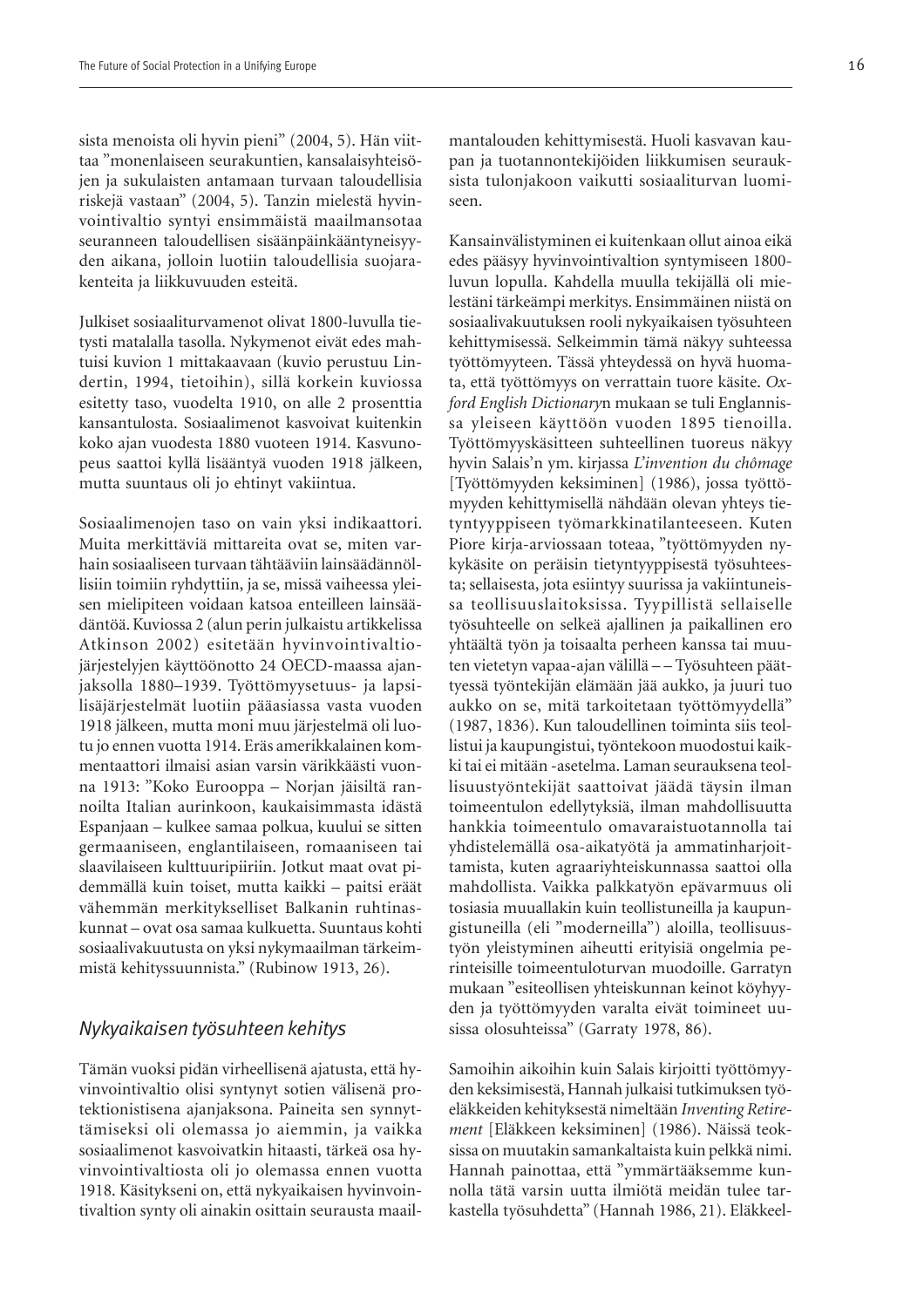le jäämisestä yhtä lailla kuin työttömyydestäkin tuli erillinen tapahtuma eikä, kuten aiemmin, vähittäinen työkyvyn heikentyminen. Rubinow kuvasi vuonna 1913, miten "palkkatyösuhteen taloudelliset ehdot korostavat vanhuuden ansiokyvyttömyyttä. Normaalisti vanhuuden mukanaan tuoma fysiologinen rappeutuminen johtaa vähittäiseen työkyvyn heikkenemiseen (ellei sitä edellä selväpiirteinen sairaus). Kun keskiajan omillaan toimeen tuleva työntekijä ikääntyi, hän teki koko ajan vähemmän töitä, mutta jatkoi työntekoa niin kauan kuin pystyi jotain tuottamaan" (1913, 304). Tässä suhteessa eläkkeelle siirtymisellä on paljon yhteistä työttömyyden kanssa, mutta se tärkeä ero niillä kuitenkin on, että pakollista eläkkeelle jäämistä seurasi työeläke. Hannahin mukaan "pakollinen eläkkeelle jääminen, jolle luotiin oikeutus tarjoamalla suurempia eläkkeitä, antoi byrokratioille mahdollisuuden maksaa itsensä vapaaksi palkkausjärjestelmiin sisältyneestä ikääntyneiden työntekijöiden ylipalkkauksesta. Sellaiset motiivit olivat yleisesti eläkejärjestelmien laajennuksen tai perustamisen taustalla 1900-luvulla" (Hannah 1986, 135–136).

#### *Sosiaaliset päämäärät*

Historiallista kehitystä tarkastellessamme huomaamme hyvinvointivaltion ja työmarkkinoiden toiminnan välisen yhteyden, mikä taas puolestaan auttaa meitä ymmärtämään nykyisen hyvinvointivaltion vaikutuksia ja mahdollisuuksia sen uudistamiseksi. En kuitenkaan usko, että kaikki riippuu taloudellisista tekijöistä. Tulkintaani hyvinvointivaltion synnystä kuuluu myös ajatus sen roolista sosiaalisten ja poliittisten päämäärien saavuttamisessa. Sosiaalivakuutus oli vastaus teollistuneen markkinatalouden toiminnassa havaittuihin puutteisiin. Englannissa oli käynyt yhä selvemmäksi, että perinteiset avustuslähteet, kuten perhe, hyväntekeväisyys ja köyhäinapu, eivät onnistuneet saavuttamaan kansallista minimiä. Mayhew ilmaisi vuonna 1856 julkaistussa kirjassaan *London Labour and the London Poor* yleistä huolestuneisuutta tästä asiasta, ja tilastollisia todisteita saatiin myöhemmin Boothin and Rowntreen tutkimuksista. Julkinen huoli tuli ilmi myös komiteamietinnöissä, jotka koskivat työväenluokan asumisoloja (1884), köyhää vanhusväestöä (1895) sekä köyhäinapua ja ahdingon lieventämistä (1909). Tänään puhutaan hyvinvointivaltion kriisistä, mutta kuten Ashford on sanonut, "todellinen hyvinvointivaltion kriisi oli vuosien 1850 ja 1900 välillä, jolloin liberaalijohtajat kaikissa maissa hakivat uusia vastauksia" (1986, 34). Vapaan markkinatalouden legitimiteetti oli kyseenalaistettu.

Markkinatalouden legitimoinnin lisäksi pelissä oli myös kansallisen identiteetin luonti. Ei ollut pelkkää sattumaa, että siirtyminen köyhäinavusta (*Poor Law*) kansalliseen vakuutusjärjestelmään (*National Insurance*) merkitsi samalla siirtymistä paikallistason päätöksenteosta kansalliseen hallintoon. Sattumaa ei ollut sekään, että sosiaaliturvan edelläkävijöitä olivat valtiot, jotka olivat joko yhdistyneet suhteellisen äskettäin (kuten Bismarckin Saksa) tai jotka oli suhteellisen äskettäin perustettu (kuten Uusi-Seelanti). Sosiaaliturvajärjestelmät loivat solidaarisuutta työntekijöiden ja työttömien, työväestön ja vanhusten sekä melko uusien poliittisten yksiköiden kansalaisten välille. Tällä on ilmeistä merkitystä tämän päivän EU:llekin.

#### *Johtopäätökset*

Nykyaikaisen hyvinvointivaltion luominen 1800 luvun lopulla oli ainakin osittain vastaus maailmantalouden kehitykseen. Talouden kansainvälistyminen ei kuitenkaan ollut ainoa syy. Sosiaalivakuutuksen synty on nähtävä yhteydessä nykyaikaisen työsuhteen ja siihen liittyvien työttömyyden ja eläkkeelle siirtymisen riskien kehittymiseen. Sosiaalivakuutus oli vastaus teollistuneessa markkinataloudessa havaittuihin ongelmiin. Se yhtäältä legitimisoi markkinatalouden ja toisaalta auttoi luomaan kansallista identiteettiä.

## **2 Sosiaaliturvaan kohdistuvat taloudelliset haasteet**

Nyt sata vuotta myöhemmin tämä positiivinen kuva hyvinvointivaltiosta on kyseenalaistettu, ja hyvinvointivaltion nähdään olevan pikemminkin dysfunktionaalinen kuin funktionaalinen. Jotkut vaativat äänekkäästi sosiaaliturvan tason alentamista. Siirryn nyt käsittelemään näitä argumentteja. Mielestäni on hyvin tärkeä tehdä selväksi, mitä eri väitteet tosiasiassa pitävät sisällään. Taloustieteilijät ovat valmiita tekemään hyvinkin pitkälle meneviä johtopäätöksiä avoinna olevista poliittisista vaihtoehdoista, joten on tarkasteltava, miten laajalti ja täydellisesti he kuvaavat päättäjien valinnanmahdollisuuksia. Tämä on välttämätöntä siksi, että taloustieteilijöiden ehdotukset uhkaavat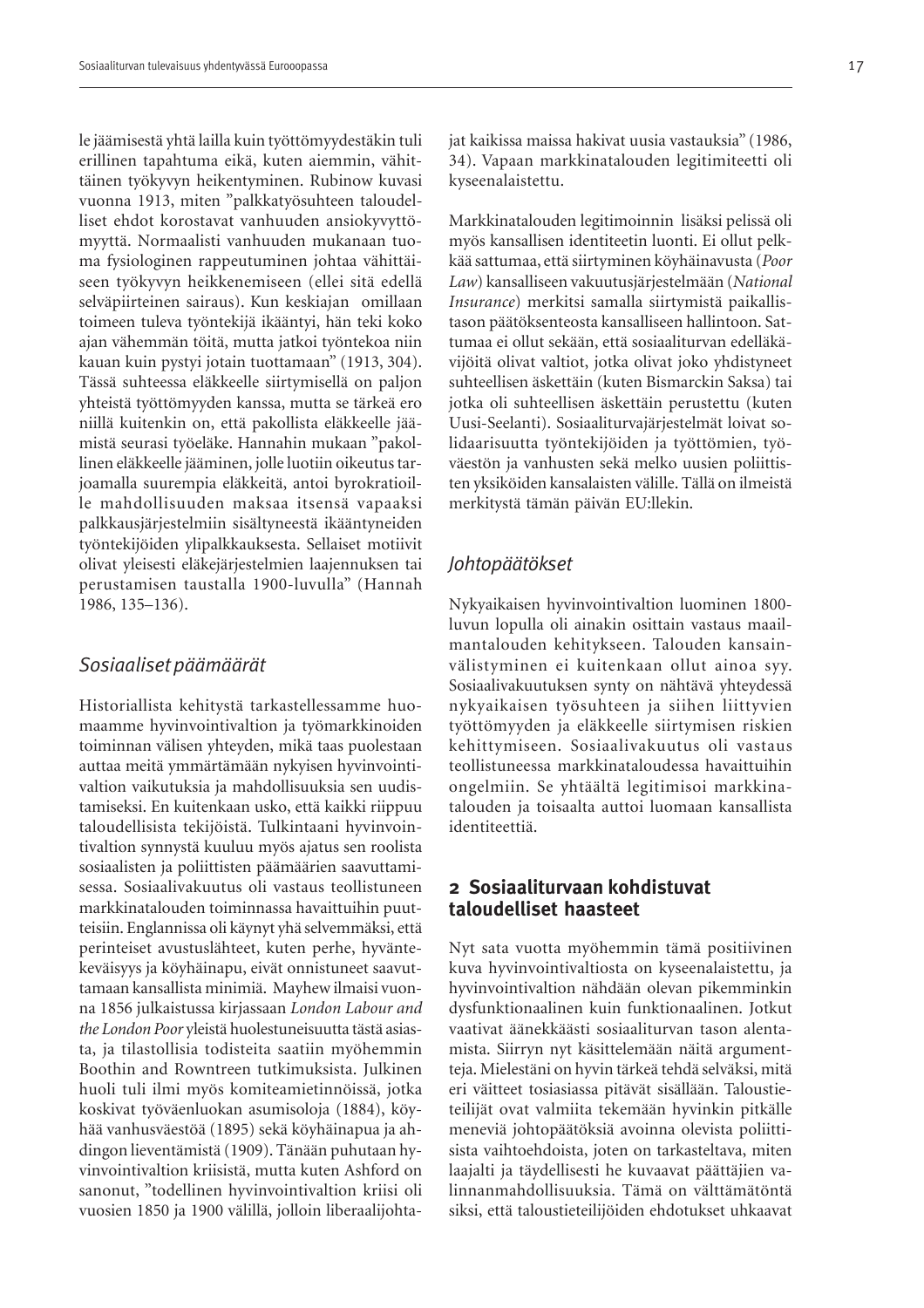yhtä viime vuosisatojen menestyksekkäintä sosiaalista innovaatiota. Lainatakseni taas Ashfordia, "1800-luvun liberalistisen valtion – ja sen eurooppalaisten ja pohjoisamerikkalaisten eri ilmentymien – muuttuminen nykyaikaiseksi hyvinvointivaltioksi saattaa olla yksi huomattavimmista demokraattisen vallankäytön saavutuksista" (1986, 1). Hyvinvointivaltion menojen supistukset vaarantavat monen ihmisen toimeentulon. Vaikka saattaakin olla niin, että tulonsiirroista pääsevät hyötymään myös ne ihmiset, jotka eivät niitä tarvitse. Väärinkäyttöä saattaa esiintyä, on vaikea kiistää, etteivätkö ne samalla olisi monelle saajalleen välttämätön edellytys kohtuullisen elintason ylläpitämiseksi. On selvitettävä, missä määrin esitetyt johtopäätökset ovat väistämättömiä ja minkä verran meillä on valinnanvaraa. Tässä osassa tutkinkin, mitä vaihtoehtoja on olemassa.

#### *Verokustannusargumentti*

Tanzi ilmaisee selkeästi sen, mistä hyvinvointivaltion taloudellisessa haasteessa on kysymys: "Korkean veroasteen maiden, ja etenkin niin sanottujen hyvinvointivaltioiden, on pärjättävä alati pienenevillä verotuloilla. Maille jää kaksi vaihtoehtoa: ensiksi ne voivat pienentää etuuksia tai kohdentaa ne tarkemmin, ja toiseksi ne voivat pakottaa kansalaiset hankkimaan vakuutussuojansa ainakin osittain yksityissektorilta" (Tanzi 2004). Tämä on hyödyllinen kommentti, sillä siinä esitetään selkeästi se, mitä kustannuksilla tarkoitetaan. Tanzi ei nimittäin puhu hyvinvointivaltion aiheuttamasta ylimääräisestä rasitteesta verrattuna yksityisiin tai muihin vaihtoehtoihin. Sen sijaan hän tarkoittaa julkisen sektorin kustannuksia yleensä. Kuten olen mielikuvitusesimerkissä muualla (Atkinson 1999) esittänyt, siinä epätodennäköisessä tapauksessa, että marsilainen tarjoutuisi kustantamaan hyvinvointivaltion, Tanzin esittämää ongelmaa ei olisi olemassa.

On hyvä tehdä ero argumentin kahden version välillä. Ensimmäisessä versiossa on kysymys puhdasverisestä Lafferin käyrä -argumentista. Siinä esitetään, että kokonaisverotulo saavuttaa tietyn enimmäistason jossain veroasteessa, joka on alle 100 %. Tanzin ja muiden mukaan globalisaatio vaikuttaa Lafferin käyrään siten, että käyrä siirtyy alemmas ja sen huippukohta vasemmalle. Verotulojen huippukohta on ehkä jo saavutettu, tai ainakin ne pian yleisen kehityksen myötä laskevat. Tanzin mukaan: "alueiden välinen verokilpailu, voi-

makkaasti kasvava sähköinen kaupankäynti ja tuotannontekijöiden lisääntyvä liikkuminen pienentävät tulevina vuosina huomattavasti verotuloja" (2002, 116). Tässä on kysymys selkeästi taloustieteellisistä reunaehdoista, joissa taloustieteilijöiden asiantuntemus pääsee oikeuksiinsa. On kuitenkin tehtävä ero tämän argumentin ja sen toisen argumentin välillä, että veroaste alkaa lähestyä poliittisesti hyväksyttävää enimmäistasoaan. Tämä kysymys on taloustieteilijöiden asiantuntemuksen ulkopuolella. Vaalien asettamat reunaehdot ovat eri asia kuin taloudelliset reunaehdot. Äänestäjien tulisi antaa tehdä omat valintansa, eikä niistä pitäisi päättää ennakolta.

Tarkastelkaamme nyt Lafferin argumenttia. Se on mitä ilmeisimmin tärkeä argumentti. Samalla se kuitenkin – kuten Tanzikin toteaa – koskee koko julkisen sektorin menoja. Se ei uhkaa siis ainoastaan hyvinvointivaltiota vaan kaikkea verotuloilla rahoitettavaa toimintaa. Hyvinvointivaltio on tietysti suuri osa sitä, ja sen merkitys on väestönrakenteellisten ja makrotaloudellisten muutosten myötä vielä kovasti lisääntynyt. Yksinkertaistaen voidaan sanoa, että tarvittava veroaste on

> korvausaste x huoltosuhde + (muut julkiset menot + verotukien kustannukset + lainojen korkokulut) / kokonaistulot

Korvausasteen pienentämisellä on ilmeisesti suuri vaikutus. Kun huoltosuhde on 0,5 (yksi eläkkeensaaja tai työtön kahta työllistä kohden), viiden prosentin lasku korvausasteessa pienentää tarvittavaa veroastetta 2,5 prosenttiyksiköllä. On kuitenkin selvä, että vaikka hyvinvointivaltion kustannusten osuus budjetista onkin erityisen suuri, niiden verokustannus on sama kuin vaikkapa tienrakennukseen tai puolustukseen käytettävien varojen. Myös verotukien vaikutus on sama kuin suorien menojen. Tuloverohelpotuksilla on siinä mielessä sama vaikutus kuin tulonsiirroilla, että ne molemmat nostavat tarvittavaa veroastetta. Jos eläkkeisiin tai lapsiperheille suunnattuja verohelpotuksia kasvatetaan, verotulot pienenevät. Tämä on sikäli tärkeä huomio, että yksityistä eläketurvaa pyritään usein tekemään suositummaksi verohelpotuksin. Hyvinvointivaltion kustannukset ja verotuet eivät yleensä esiinny samassa yhtälössä, mutta molemmat nostavat tarvittavaa veroastetta.

Mutta ei tässä vielä kaikki. Yhtälössä näkyy myös velkarahoituksen aiheuttama verorasite. Kun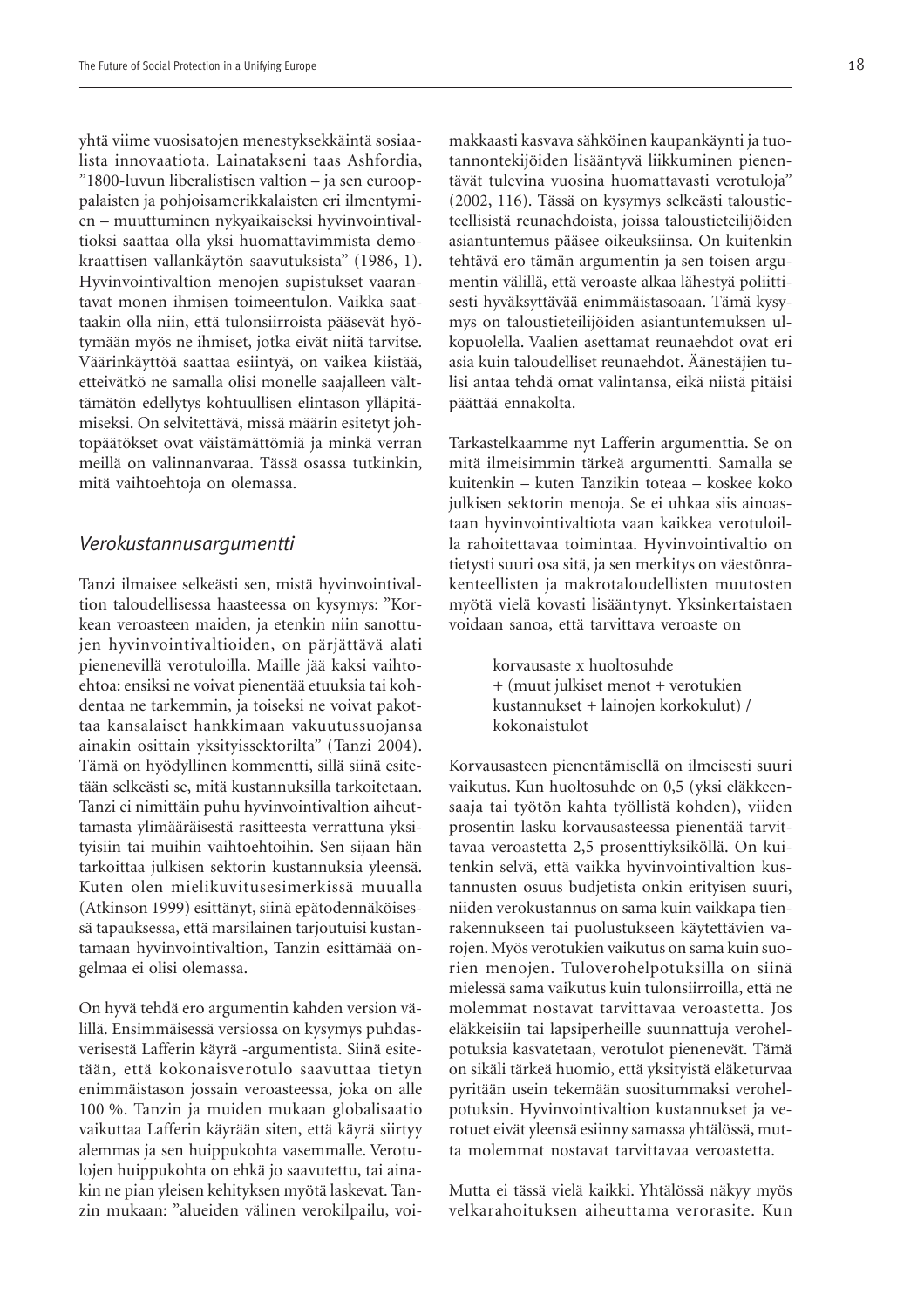puhutaan velkarahoituksen taipumuksesta siirtää rasite tuleville sukupolville, tarkoitetaan yleensä todellista rasitetta tuotettavien tavaroiden tai palvelusten muodossa. Kuten Samuelson ja muut totesivat jo vuosia sitten, toisen maailmansodan käymiseen tarvitut varat tuotettiin sodan aikana; rasitetta ei siis pystytty siirtämään. Valtion velassa on tässä mielessä kysymys vain saatavien uudelleen järjestelemisestä – olemme velkaa itsellemme. Yhtälö muistuttaa kuitenkin meille, että on olemassa myös *rahoitusrasitteen* mahdollisuus. Saatavien maksamiseksi joudumme korottamaan veroja, ja jos verot ovat jo enimmäistasolla, muista julkisista menoista on tingittävä. Toisaalta on myös niin, että verotuksen tarve pienenee, jos valtio omistaa tuottavaa omaisuutta. Olen aina pitänyt absurdina sitä, että hallitukset samalla varoittavat julkisten eläkkeiden tulevista rahoituspaineista ja luopuvat valtion omaisuudesta. Englannissa valtion nettoarvo on laskenut huomattavasti viime vuosikymmenten aikana, mikä on seurausta yksityistämisestä. Silti yksityistämisestä käyty keskustelu keskittyi omaisuuden hallintakysymyksiin ja jätti täysin huomiotta omistuksen tuomat hyödyt. Valtio olisi aivan hyvin voinut säilyttää vähemmistöosuuden tai kuluttaa myyntitulot velan vähentämiseen sen sijaan että käytti ne budjettivajeen kattamiseen.

#### *Takaisin residuaalisen hyvinvointivaltion malliin?*

Yllä näimme, että kokonaisverorasitteen vähentämiseen on käytettävissä erilaisia keinoja. Oletetaan nyt kuitenkin, että meidän on pakko pienentää sosiaaliturvamenoja. Onko sen väistämätön seuraus siirtyminen residuaalisen hyvinvointivaltion malliin? Onko eläkerahoituksen perustuttava yksityiseen säästämiseen, jota tukee jonkinasteinen vähimmäistulotakuu? Sillä taattaisiin sosiaalisen turvaverkon säilyminen. Mikään nykypäivän hallitus ei jätä vanhuksia täysin puutteeseen. Koska säästämiseen sisältyy aina riski, on varauduttava siihen, että ihmiset sijoittavat säästönsä Enronin kaltaiseen yritykseen. Vähimmäistulotakuu yhteensovitettaisiin muiden eläketulojen kanssa marginaaliveroasteen ollessa joko 100 prosenttia tai alle mutta silti korkea, esim. 75 tai 80 prosenttia. Työttömyysturvan kaltaiset lyhytkestoiset etuudet olisivat myös riippuvaisia tuloista ja omaisuudesta.

Tällainen residuaalinen hyvinvointivaltio ei ole pelkästään hypoteettinen tilanne. Englannin viimeaikaiset hallitukset ovat kaikki ottaneet suuria askelia tähän suuntaan. Esimerkiksi työttömyys-

vakuutus purettiin suurelta osalta kattavuutta ja etuusehtoja kiristämällä. Yksilökohtainen työttömyysvakuutus, josta maksetaan ansiontulojen menetyksen vuoksi vakuutusmaksuihin perustuvia etuuksia, koostuu nyt yksinomaan tasamääräisestä etuudesta, jota maksetaan enintään kuuden kuukauden ajan ja jonka ehtoja monet eivät täytä. Tilalle on tullut tarveharkintainen *Jobseekers' Allowance*. Julkisissa eläkkeissäkin on pääosin tasamääräisiä etuuksia maksava järjestelmä. Julkista ansioperusteista eläkettä on pienennetty, minkä johdosta tasamääräisen eläkkeen merkitys on korostunut. Se oli aiemmin sidottu ansiotasoindeksiin, joten eläkkeensaajat saivat osansa elintason kasvusta. 1980-luvun alussa Englannin hallitus kuitenkin sitoi eläkkeet ansiotasoindeksin sijasta hintaindeksiin. Seurauksena oli tietenkin, että peruseläke alkoi tasaisesti heikentyä suhteessa keskiansioihin. Ei olekaan mikään yllätys, että kuviosta 3 näemme Englannin olleen jo vuonna 2000 poikkeustapaus 15 EU-maan joukossa, kun verrataan julkisia eläkemenoja, ja että kokonaiseläkemenojen on ennustettu pienenevän seuraavan 50 vuoden ajan.

Tällaista varovaista menopolitiikkaa voisi pitää ylpeyden aiheena. Minun mielestäni paluu residuaaliseen hyvinvointivaltioon on kuitenkin virheellinen kahdesta tärkeästä syystä. Ensinnäkin Englannin kokemukset tarveharkintaisista etuuksista ovat osoittaneet, että merkittävä osa etuuksiin oikeutetuista ei hae etuutta. Tarveharkinta vaikuttaa estävästi etuuden hakijoihin. Viimeisimpien arvioiden mukaan ainakin neljännes *Pension Credit* -verohyvitykseen oikeutetuista ei jätä hakemusta. Sosiaaliavun ominaispiirre on kautta aikojen ollut etuuksien vajaakäyttö. Jos etuuksien käyttöä ei saada kunnolla nostettua, tarveharkintaiset etuudet eivät pysty takaamaan toimeentulon turvaa.

Toinen residuaalisen hyvinvointivaltion ongelma on se, että kokonaisveroastetta pienennetään sen kustannuksella, että tarveharkintaisia etuuksia saavien tai niihin oikeutettujen marginaaliveroaste on hyvin korkea. Yksilökohtaisen työttömyysvakuutuksen korvautuminen perhekohtaisella *Jobseekers' Allowance* -etuudella johtaa työttömien puolisoiden työnteon kannustinongelmiin. Vakuutusjärjestelmässä yhden perheenjäsenen työttömyydellä ei toisten perheenjäsenten näkökulmasta ollut vaikutuksia työn kannustavuuteen, mutta nyt kun puolisojen tulot lasketaan yhteen, työssä jatkaminen ei ole kovin kannustavaa. Niinpä monesta kahden palkansaajan taloudesta on tullut talouksia,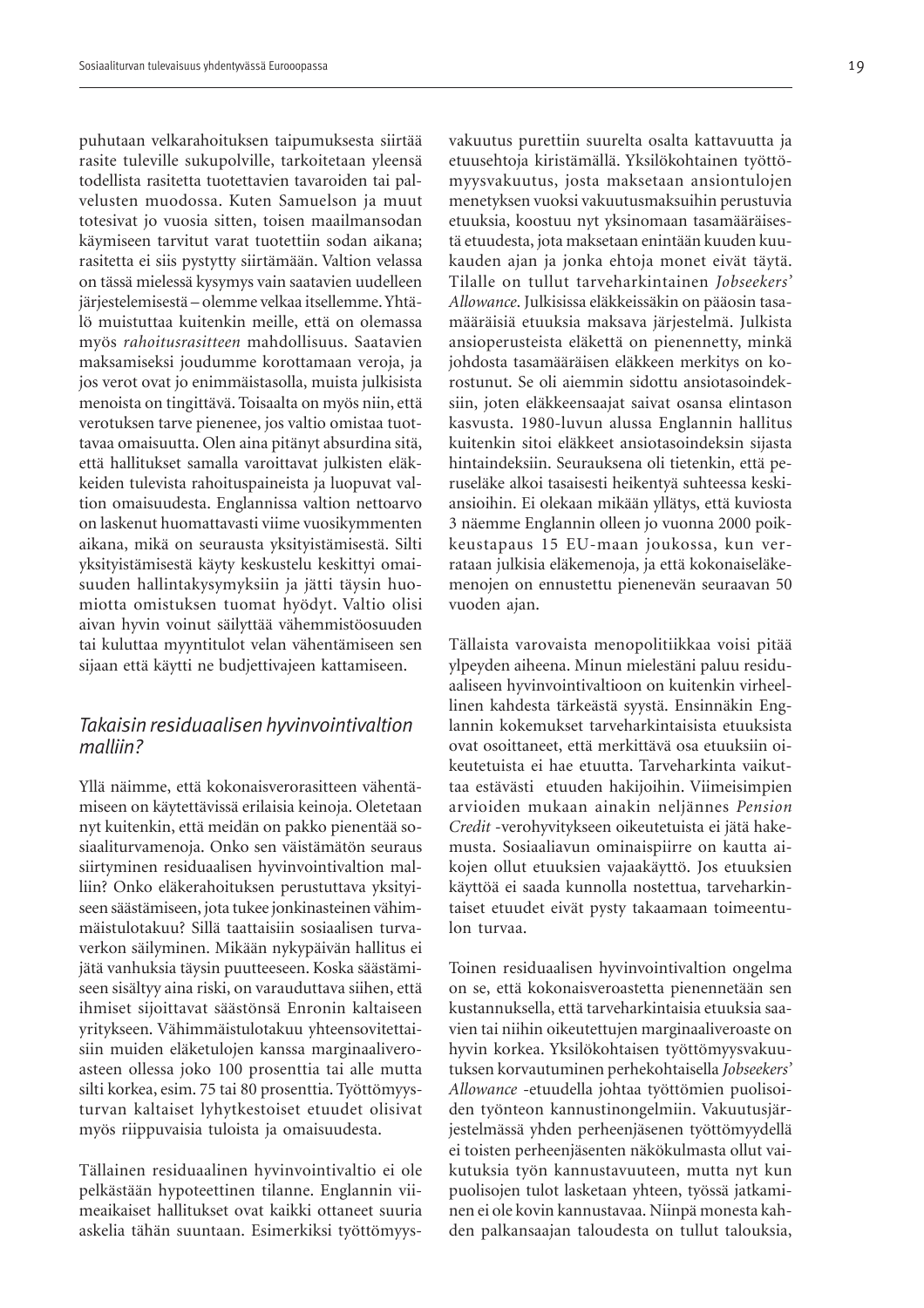joissa ei ole ainuttakaan palkansaajaa. Eläkkeensaajille säästämisen ja yksityisten eläkkeiden verotusvaikutukset tekevät omaehtoisen eläkesäästämisen selvästi vähemmän houkuttelevaksi. Nykyisin 40 prosentilla Englannin eläkkeensaajista lisätulon etuuksia pienentävä vaikutus on 50 prosenttia tai enemmän, ja heidän osuutensa todennäköisesti kasvaa edelleen.

#### *Vääristävän vaikutuksen argumentti*

Näin pääsemmekin kannustimiin yleensä. Sosiaaliturvan vääristävä vaikutus on toinen argumentti, joka esitetään yllä käsittelemämme verokustannusargumentin lisäksi. Siinä oletetaan sosiaaliturvamenojen poikkeavan muista veroilla kustannettavista menoista siten, että ne aiheuttamiensa kustannusten lisäksi myös vaikuttavat vääristävästi keskeisiin taloudellisiin päätöksiin. Sen lisäksi, että hyvinvointivaltio tulee liian kalliiksi, se on myös syyllinen Euroopan talouden alavireeseen. Näiden kahden argumentin ero tulee selväksi esimerkiksi siitä yllä esittämästäni esimerkistä marsilaisesta, joka tarjoutuu kustantamaan hyvinvointivaltion. Vääristävän vaikutuksen argumentti saattaisi hyvinkin johtaa marsilaisen tarjouksen hylkäämiseen sen taloudelle haitallisten vaikutusten vuoksi.

Argumentti esitetään joskus siinä muodossa, että kaikenlainen puuttuminen markkinatalouteen vääristää päätöksentekoa nostamalla marginaaliveroasteen yli nollan ja muuttamalla kilpailuolosuhteet sellaisiksi, että ne eivät ole kaikille tasavertaiset. Tämän ajattelutavan ongelma on se, että se perustuu olettamukseen maailmasta, jossa vallitsee täydellinen kilpailu ja jossa kysyntä ja tarjonta ovat täydellisessä tasapainossa, mutta tuollaisessa teoreettisessa tilanteessahan ei hyvinvointivaltion kattamia riskejä olisi olemassakaan. Työttömyys olisi enintään vapaaehtoista. Pääoma- ja vakuutusmarkkinat olisivat kattavat. Voisin nyt ostaa tulevaan käyttööni henkilökohtaista hoivaa, jota tarvitsisin vasta n vuoden päästä. Jotta kuitenkin voisimme tarkastella sosiaaliturvan taloutta, meidän on siirryttävä pois tällaisesta hypoteettisesta maailmasta. Meidän on otettava huomioon ainakin jotkin niistä riskeistä, joita ajatellen hyvinvointivaltio luotiin.

Otetaan esimerkiksi Alesinan ja Perottin (1997) huomiota herättäneessä artikkelissaan *The Welfare State and Competitiveness* esittämä ei-kilpailullinen

malli, jossa tutkitaan kahden maan muodostamaa maailmaa. Ensimmäisessä maassa (kotimaa) ammattijärjestöt osallistuvat palkkaneuvotteluihin, mistä seuraa työttömyyttä. Toisessa maassa (ulkomaa) työmarkkinoilla vallitsee täysi kilpailu ja täystyöllisyys. Työntekijöillä, joiden oletetaan olevan täysin homogeenisia toimijoita, on ajalleen vaihtoehtoinen käyttötarkoitus, jonka arvo esitetään muodossa R ja jonka oletetaan olevan arvoltaan pienempi kuin työstä saatava ansio. Jos oletetaan, että on olemassa myös työttömyyskorvaus B, kynnyspalkaksi muodostuu (R+B). Sellaisessa työmarkkinaneuvottelumallissa (*right to manage*), jossa työllisyyden määräävät yksinomaan yritykset, ammattijärjestöjen neuvottelema palkka on yhtä kuin kynnyspalkka + *mark-up* (palkanlisä) (l+m). Bruttopalkkaa kasvattavat sosiaaliturvamaksut (t), joilla tässä oletetaan kustannettavan sosiaalietuudet. Kokonaistyökustannuksiksi tulee W  $\equiv (l+t)(l+m)(R+B)$ . Kuten kuviosta 4 näemme, tämä merkitsee sitä, että hyvinvointivaltio vaikuttaa työllisyyteen sekä verotaakan (t) että toimijoiden valintojen (B) kautta.

Tällaisessa tilanteessa vaikuttaa tosiaan siltä, että hyvinvointivaltion supistaminen (B:n pienentäminen) kasvattaisi työllisyyttä ja tehostaisi taloutta. On kuitenkin huomattava kaksi seikkaa. Ensinnäkin on muistettava, että työttömyysvakuutus luotiin työmarkkinoiden toiminnan kehittämiseksi. Englannin kansanvakuutusjärjestelmän (*National Insurance*) kehittäjät olivat kyllä tietoisia mahdollisista haittapuolista ja ottivatkin ne järjestelmää suunnitellessaan huomioon. Siksi on tarkasteltava myös työttömyysvakuutuksen institutionaalisia piirteitä. Se ei tarjoa etuuksia työttömille täysin ehdoitta. Aiemmassa teoksessani (Atkinson 1999) olen esitellyt mallin, jossa järjestäytyneen toimialan lisäksi on olemassa myös järjestäytymätön toimiala, jonka piirissä oleville työntekijöille maksetaan "laiskottelun ja pinnaamisen" ehkäisemiseksi tehokkuuspalkkaa. Tässä mallissa on mahdollista, että työttömyysvakuutusetuudet (erotuksena niiden kustantamiseksi tarvittavista vakuutusmaksuista) kasvattavatkin työllisyyttä. Pääsyy on se, että jälkimmäisessä mallissa otetaan huomioon institutionaaliset rakenteet, joiden puitteissa etuuksia maksetaan. Työttömyysvakuutusmaksujen keräämisperusteet (jotka usein jäävät huomiotta taloustieteellisissä malleissa) vaikuttavat ammattijärjestöjen neuvottelemaan palkkaratkaisuun, ja työttömyysvakuutuksen kattavuus järjestäytyneellä ja järjestäytymättömällä alalla on eriasteinen. Toisaalta useimpiin työttö-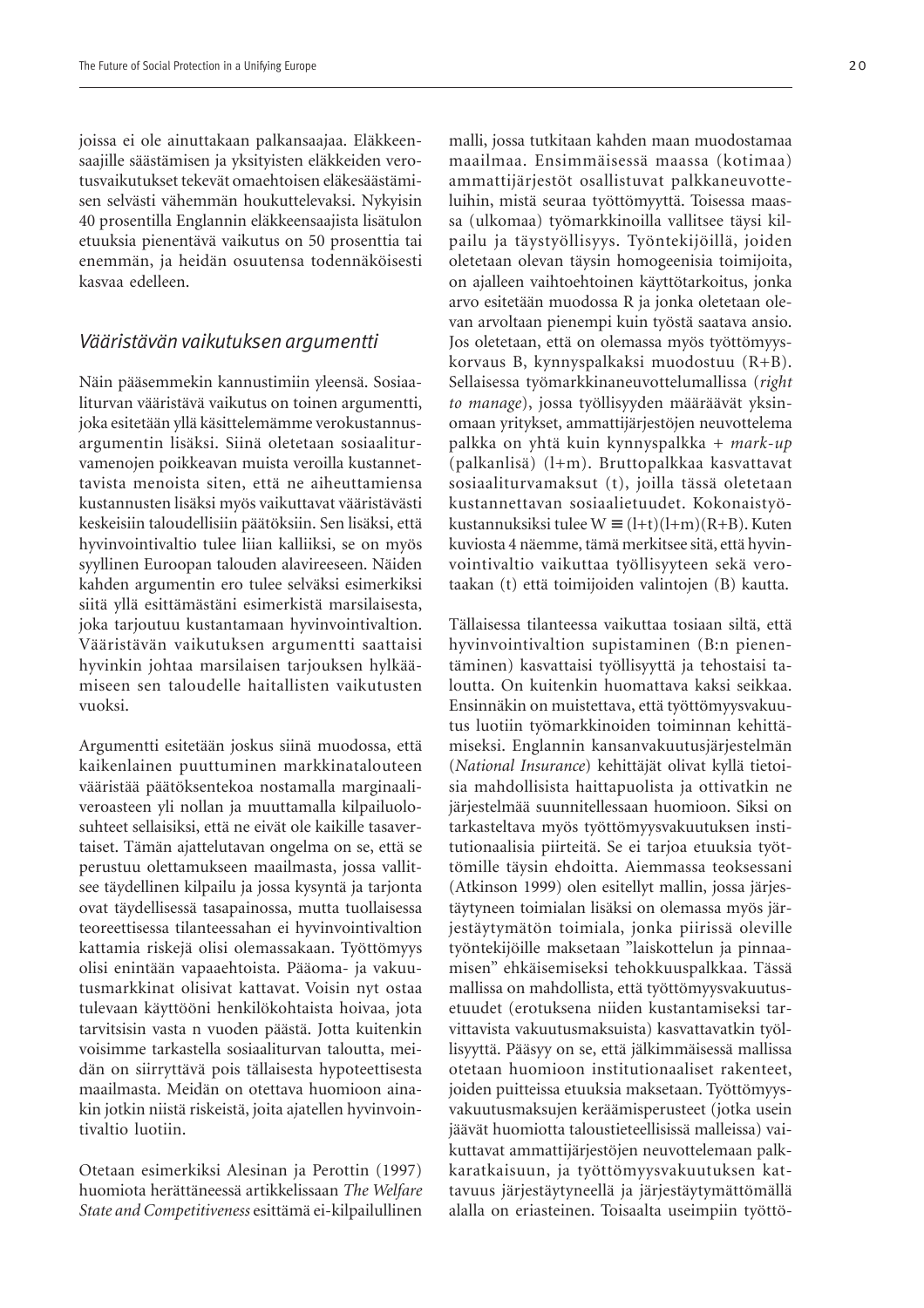myysvakuutusjärjestelmiin sisältyvä määräys, että etuuksia ei makseta työrikkomukseen syyllistyneille, merkitsee sitä, että työttömyysetuus ei vaikuta järjestäytymättömällä alalla maksettavan tehokkuuspalkan määräytymiseen.

Toinen huomionarvoinen seikka liittyy harjoitetun työmarkkinapolitiikan (jota kuviossa 4 vastaa m) ja hyvinvointivaltion menojen supistamisen (B) väliseen suhteeseen. Erään mielipiteen mukaan näitä kahta keinoa tulee soveltaa yhdessä. Elmeskov, Martin ja Scarpetta toteavat OECD-maita koskevassa tutkimuksessaan *Key lessons for labour market reforms*, että "työttömyyden vähentämiseen tähtäävien toimien on onnistuakseen ilmeisesti oltava luonteeltaan kokonaisvaltaisia, sillä eri alueilla toteutetut uudistukset vahvistavat toistensa vaikutuksia" (1998, 223). *IMF Staff Papers* -sarjassa julkaistun Coen and Snowerin artikkelin *Policy Complementarities* mukaan "tärkeä osa harjoitetuista työmarkkinapoliittisista toimista on siinä mielessä täydentäviä, että ne vaikuttavat tehokkaammin, jos ne toteutetaan samanaikaisesti muiden toimien kanssa kuin jos ne toteutetaan yksinään. Tarvitaankin perusteellisia työmarkkinauudistuksia, jotka käsittävät laajan joukon toisiaan täydentäviä toimia" (1997, 1). Kirjoittajat määrittelevät täydentävyyden varovasti tarkoittamaan ainoastaan eri toimien toisiaan vahvistavia vaikutuksia, mutta heidän argumenttiaan on tulkittu myös siten, että sen mukaan mikään maa ei voisi keskittyä vain yhteen toimenpidevaihtoehtoon; siis esimerkiksi joustavoittaa työmarkkinoita mutta jättää korkeatasoinen sosiaaliturva ennalleen. Ei ole kuitenkaan mitenkään ilmeistä, että hallitusten pitäisi sekä joustavoittaa työmarkkinoita että leikata sosiaaliturvaa. Yllä kuvatussa mallissa joko m:n tai B:n vähentäminen pienentää työttömyyttä. Toisin sanoen mitä joustavammat työmarkkinat ovat, sitä vähemmän etuusvääristymää esiintyy.

#### *Johtopäätökset*

Olen tässä osassa esittänyt, että residuaalisen hyvinvointivaltion malli ei ole lupaava kehityssuunta. Onneksi sille on kuitenkin vaihtoehtoja. Sosiaaliturvan leikkaaminen ei ole ollenkaan väistämätön tosiasia. Jos kokonaisverokustannuksia pidetään ongelman ytimenä, veroja voi alentaa monella muullakin tavalla. Jos taas kannustinloukkujen katsotaan muodostavan ongelman, sosiaaliturvan voi rakentaa sellaiseksikin, että negatiiviset vaikutukset kompensoidaan. Työ-

markkinoiden joustavuuden lisääminen on myös vaihtoehto sosiaaliturvan leikkaamiselle. Tästä pääsenkin esitykseni viimeiseen osaan, jossa käsittelen tulevaisuuden mahdollisuuksia etenkin laajentuvan EU:n kannalta.

#### **3 Miten tästä eteenpäin?**

Tässä luvussa lähden siitä olettamuksesta, että hyvinvointivaltioon liittyviä sosiaalisia päämääriä ei hylätä. Sosiaalinen osallisuus (*social inclusion*) on otettu mukaan EU:n Agenda 2000:een. Päähuomio on tosin kiinnitetty taloustavoitteisiin, mutta sosiaalisissa kysymyksissäkin on päästy kunnolla eteenpäin.

#### *Sosiaalinen osallisuus ja Agenda 2000*

Nizzan huippukokouksessa joulukuussa 2000 päätettiin sosiaalipolitiikkaa kehitettävän avoimen koordinaation keinoin tavalla, joka oli jo ns. Luxemburgin prosessissa otettu käyttöön työllisyyden osalta. Avoin koordinaatio tarkoittaa sitä, että luodaan Euroopan unionin tason ohjeet, asetetaan määrälliset ja laadulliset mittarit, joita käytetään kaikissa jäsenvaltioissa, ja toteutetaan vertaisarviointiin perustuvaa valvontaa. Avoin koordinaatio on saanut osakseen myös kritiikkiä etenkin Euroopan perustuslaista käydyssä keskustelussa, mutta mielestäni se on melko nokkela keksintö. Se on yhteydessä subsidiariteettiin eli läheisyysperiaatteeseen, jonka mukaan sosiaalipolitiikka kuuluu jäsenvaltioiden toimivaltaan. Nizzan huippukokouksessa sovittiin, että jäsenvaltiot tekisivät omat kansalliset toimintasuunnitelmansa köyhyyden ja syrjäytymisen vähentämiseksi. Nämä kansalliset sosiaalisen osallisuuden toimintasuunnitelmat ovat perusteiltaan samankaltaisia kuin kansalliset työllisyyspolitiikan toimintasuunnitelmat, ja niiden tarkoitus on määrittää kansalliset strategiat ja yksityiskohtaiset poliittiset toimenpiteet.

Avoin koordinaatio lähtee siitä perusolettamuksesta, että käytännön toimista vastaavat läheisyysperiaatteen mukaisesti jäsenvaltiot. Se ei kuitenkaan tarkoita, että ne asettaisivat sosiaalipolitiikan päämäärätkin, mikä tapahtuu EU:n tasolla. Käytännössä päämäärät on kuvattu sosiaali-indikaattoreina, jotka valtioiden päämiehet sopivat Laekenissä joulukuussa 2001 pidetyssä Eurooppaneuvoston kokouksessa. Huomattavaa kyllä,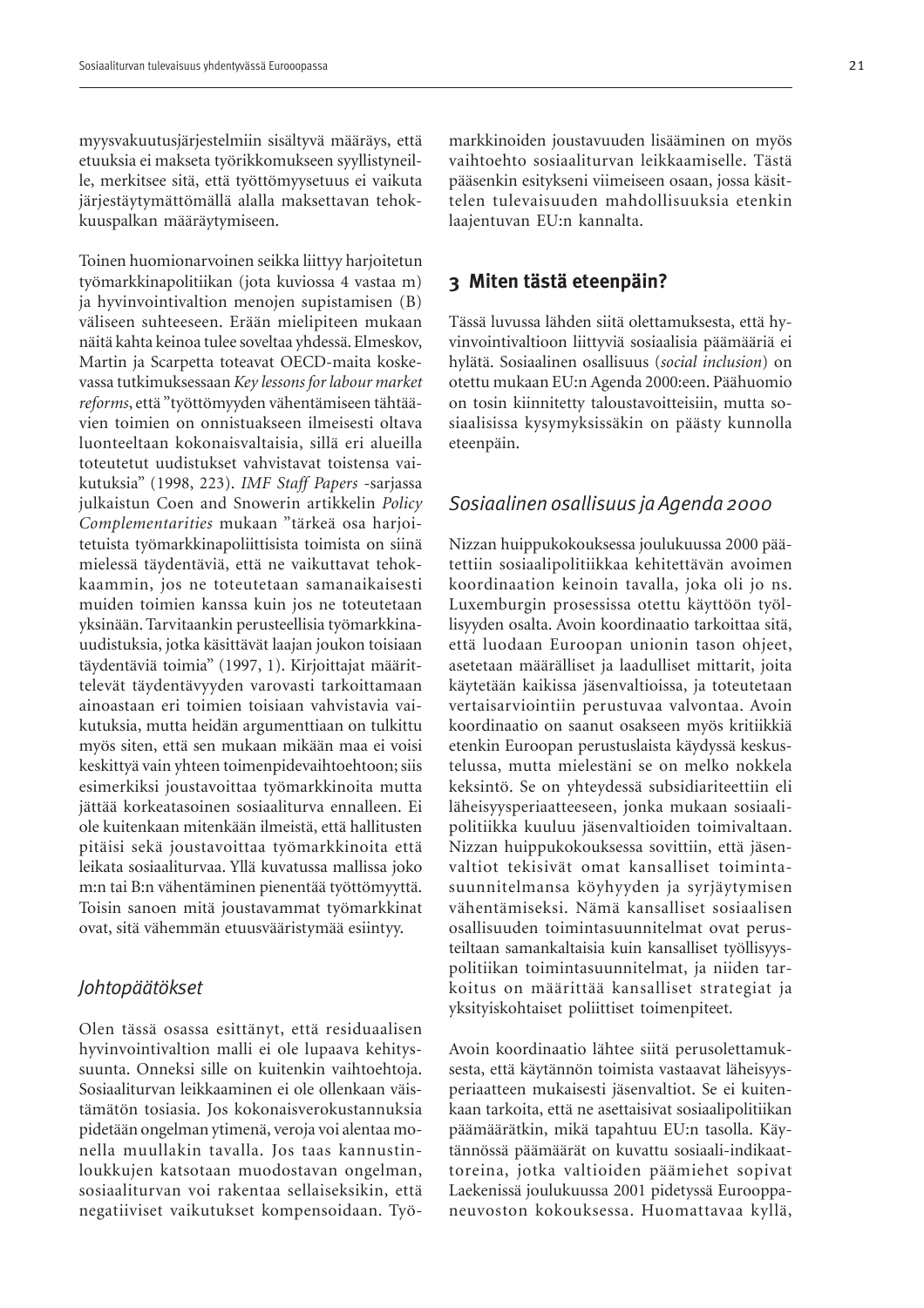jäsenvaltiot onnistuivat määrittämään yhteisesti sovitun sosiaalisen mittariston. Pääindikaattorit käsittävät pienituloisuuden, epätasaisen tulonjaon, työllisyyden alueellisen vaihtelun, pitkäaikaistyöttömyyden ja työttömyyden yleensä, alhaisen koulutustason, elinajan odotteen sekä terveydelliset ongelmat. Kaikki indikaattorit on myös jaettu alakategorioihin (esimerkiksi köyhyys jaoteltuna sukupuolen mukaan tai ikäryhmittäiset luokittelut).

Sen merkitys, että on sovittu niistä ulottuvuuksista, joilla sosiaalista suorituskykyä mitataan, käy paremmin ilmi palaamalla enimmäisveroastetta koskevaan kysymykseen. Maiden välinen verokilpailu mainitaan usein enimmäisveroastetta rajoittavana tekijänä. Maiden kilpaillessa investoinneista, yrityksistä ja osaavista työntekijöistä veroja alentamalla sosiaalimenoihin saattaa kohdistua pienentämispaineita, mikä vuorostaan voi heikentää maiden sosiaalista toimintakykyä. Kun otetaan huomioon, että EU tarkkailee maiden sosiaalista suorituskykyä ja että sosiaaliturvan leikkaukset heikentävät sitä, Agenda 2000:n voidaan tältä osin nähdä toimivan tasapainottavana tekijänä. EU instituutiona sisäistää osan globalisaation kustannuksista ja lieventää verokilpailua. Niinpä onkin tärkeää, että sosiaalisen osallisuuden prosessi on osa yhteisölainsäädäntöä, jota uusien jäsenvaltioiden on sovellettava.

Sosiaalisen suorituskyvyn kriteerien asettaminen on siis askel eteenpäin, mutta mitä se merkitsee poliittisten valintojen kannalta?

# *Jäsenvaltioiden tekemät rakenteelliset uudistukset*

Käsittelen aluksi yksittäisten jäsenvaltioiden toimia. Kuten yllä mainitsin, vetäytyminen kohti residuaalisen hyvinvointivaltion mallia on mielestäni huono ratkaisu. Sen sijaan olisi pyrittävä uudistamaan sosiaaliturvaa siten, että se myötäilee toteutettavaa talouspolitiikka eikä toimi sitä vastaan.

Otetaan esimerkiksi seuraava hyvin olennainen kysymys. Moni on sitä mieltä, että Euroopassa olisi nostettava eläkeikää ja lopetettava sitovan eläkeiän soveltaminen. Tätä on perusteltu verokustannusargumentin avulla. Usein esitetään myös, että valintatilanne eläke- ja varhaiseläkejärjestelmien ja työssäolon välillä ei ole tasapuolinen. Katsotaanpa kuitenkin tarkemmin, mistä tässä argumentissa

on kysymys. Tasapuolinen valinta eläkkeen ja työssäolon välillä merkitsee sitä, että henkilön ratkaisuun eläkkeelle siirtymisen ja yhden lisätyövuoden välillä eivät eläketekijät tai verotukselliset näkökulmat vaikuta. Julkispoliittiset toimet eivät vaikuttaisi suuntaan eivätkä toiseen. Jos taas painotetaan verokustannuksia, saattaisi olla houkuttelevaa kannustaa ihmisiä pysymään työelämässä. Eläkejärjestelmää voitaisiin muuttaa siten, että myöhennetty eläkkeelle siirtyminen tehtäisiin houkuttelevammaksi korotetun eläkkeen avulla. Tässä on tehtävä ero kahden toimenpidemallin välillä. Toisessa on kysymys eläkejärjestelmän ja työssäolon välisen valintatilanteen tekemisestä tasapuolisemmaksi ja toisessa verokustannusten pienentämisestä.

Verokustannusten kannalta avaintekijä on eläkkeensaajien ja työssä olevien välinen huoltosuhde. Se taas riippuu sekä eläkeiästä että iästä, jossa tullaan työmarkkinoille. Jälkimmäisestä puhutaan paljon, mutta eläkeiälläkin on ollut suuri vaikutus huoltosuhteen kasvuun. Ikäskaalan molemmista päistä on tippunut pois työntekijöitä, kuten näemme kuviosta 5 (lähde: Euroopan komissio, 2004a, 31). Pidentyneille koulutusajoille on tietysti hyviä perusteita, mutta tuskin ne ovat ainoa syy. Ihmiset saattavat siirtää opintojaan, pitää välivuosia; työhönottoprosessitkin saattavat kestää pitkän ajan. Yksittäiset maat voisivat tehdä yhtä ja toista nostaakseen alle 30-vuotiaiden työssäkäyntiastetta. Maiden välillä on hyvin suuria eroja. Sosiaaliturvan näkökulmasta tämä kaikki tarkoittaa, että olisi kiinnitettävä huomiota työssäoloajan kestoon eikä eläkeikään. Ruumiillista työtä tekevä henkilö, joka aloitti työnteon 15-vuotiaana, on 60 vuoden iässä ehtinyt olla töissä 45 vuotta. Kahdenkymmenen viiden vuoden iässä työelämään tulleen taas on jatkettava työntekoa 70-vuotiaaksi hankkiakseen yhtä pitkän vakuutuskauden. Eläkejärjestelmät olisi rakennettava yhteensopiviksi työssäoloajan kanssa.

Tähänastiseen argumenttiin liittyy olettamus, että eläkejärjestelmään tehtävät muutokset saavat aikaan muutoksia ihmisten eläkekäyttäytymisessä. Näimme kuitenkin osassa 1, että eläkejärjestelmän syntyminen on nähtävä yhteydessä työsuhteen kehitykseen. Poliittista keskustelua todellisen eläkeiän nostamisesta ja eläkepakon poistamisesta on yllättäen käyty ilman, että olisi juurikaan analysoitu syitä, miksi eläkkeet alun perin syntyivät. Kuten Lazear (1979) ja muut ovat osoittaneet, yrityksille ja vakituisessa työsuhteessa oleville edullisin vaihtoehto saattaa olla palkkausjärjestelmä,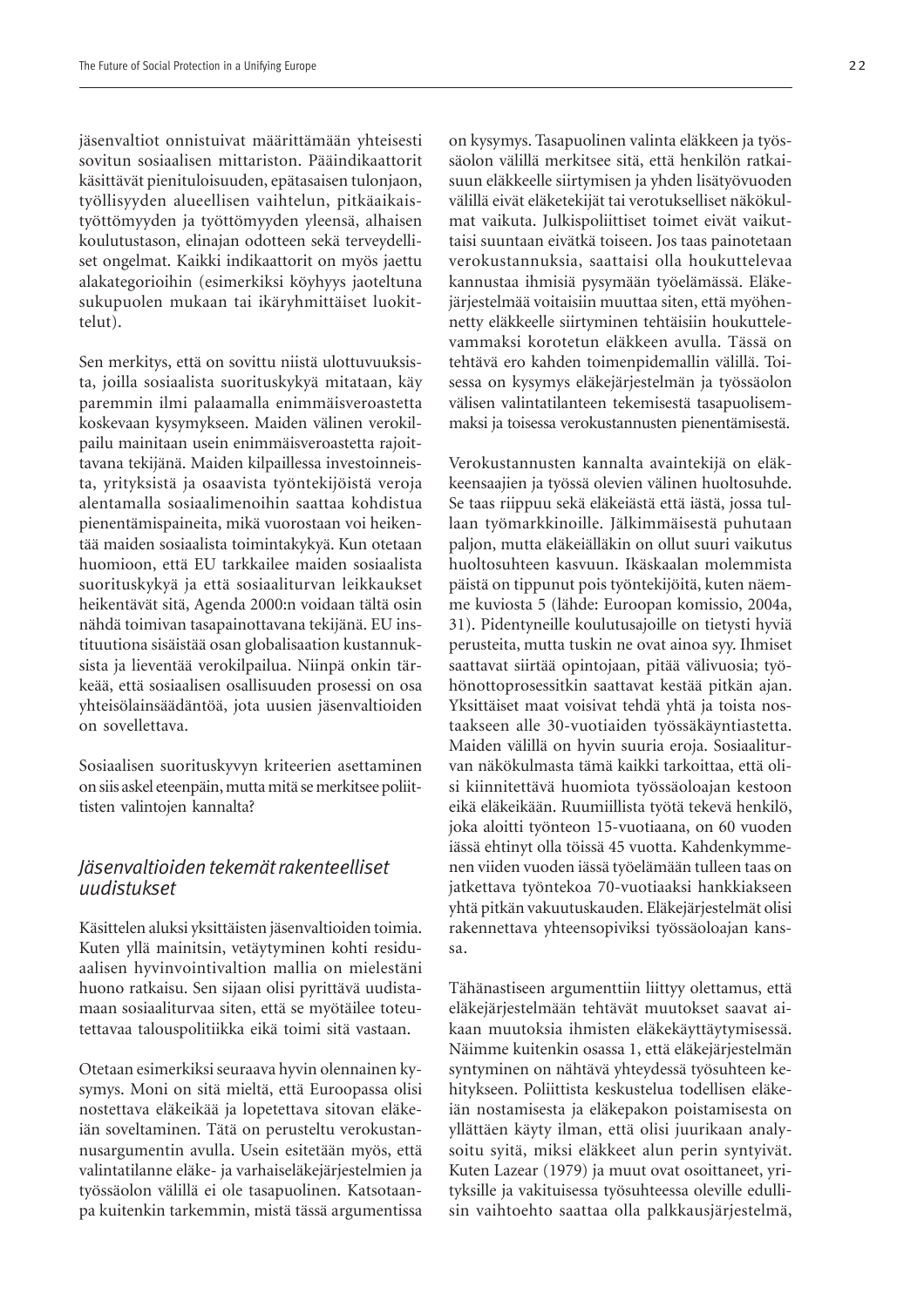jossa työntekijöille maksetaan aluksi heidän tuottavuuttaan pienempää palkkaa ja myöhemmin tuottavuutta suurempaa palkkaa. Tietoisuus tulevaisuudessa odottavasta palkkaedusta saa työntekijät yrittämään kovemmin. Tämä kannustinvaikutus kuitenkin heikkenee ajan mittaan. Molemmat osapuolet voivat myös sopia heti aluksi, että tuottavuuden ylittävälle palkalle tulee loppu pakollisen eläkkeelle siirtymisen muodossa. Jos nyt sitten hallitus puuttuu peliin ja poistaa pakollisen eläkkeelle siirtymisen, yritysten saattaa olla pakko pitää töissä työntekijöitä, joiden tuottavuus jää pienemmäksi kuin heille maksettava palkka ja heikkenee edelleen. Pakollisen eläkkeelle siirtymisen poistaminen vaikuttaa palkka- ja työllistämispolitiikkaan esimerkiksi vähentämällä työnantajien halukkuutta tarjota työtä ikääntyneille työntekijöille. On siis pidettävä mielessä yhtä lailla työmarkkinoiden kysyntä- kuin tarjontapuolikin. Tässä on taas yksi syy lisää tarkastella elinkaaren alkupäätä.

#### *EU-tason toimet*

EU-tason työllisyys- ja eläkepolitiikka toimii avoimen koordinaation periaatteen mukaisesti. Ulkopuolinen havainnoija saattaisi ihmetellä, miksi yleensä oletetaan avoimen koordinaation toimivan ollenkaan? Miksi jäsenvaltiot suostuisivat vapaaehtoisesti pyrkimään päämääriin, jotka eivät sovi yhteen niiden omien prioriteettien kanssa? Onko sosiaalinen agenda siis joko merkityksetön tai voimaton? Kaikesta huolimatta on mahdollista löytää syitä sille, miksi jäsenvaltiot ovat hyväksyneet yhteiset indikaattorit suorituskyvyn arvioimiseksi ja harkitsevat yhteisten tavoitteiden asettamista, jotka edellyttävät niitä toimimaan eri tavoin kuin tähän asti. Sitoutuminen on yksi tärkeä tekijä. Tietäen toimikautensa rajat hallitukset haluavat sitouttaa seuraajansa, ja tuntien omat heikkoutensa ne ovat valmiita sitomaan itsensä tiettyyn politiikkaan vaikka olosuhteet muuttuisivatkin. Tässä on häivähdyksiä sekä Madame de Pompadourista ("meidän jälkeemme vedenpaisumus") että Odysseuksesta ("sitokaa minut mastoon"). Lissabonin sopimuksen muuttamineen vaatisi, että suuri enemmistö EU-jäsenvaltioiden päämiehistä ja hallituksista suostuisi siihen. Myös uskottavuuskysymykset vaikuttavat asiaan. Olen esittänyt aiemmin (Atkinson 1996), että vaalitaistelutilanteessa konservatiivisemman puolueen edun mukaista on sitoutua konkreettiseen köyhyystavoitteeseen, koska se siten antaa lisää uskottavuutta lupauksilleen olla liukumatta liian kauas uudelleenjakopolitiikasta.

On siis löydettävissä ilmeisiä syitä sille, miksi yksittäiset jäsenvaltiot ovat sitoutuneet yhteiseen poliittiseen toimintamalliin. Järjestelyn sitovuus ei ole kuitenkaan kovin pitävä, ja vakaus- ja kasvusopimuksen yhteydessä olemme jo nähneet, että paljon virallisemmat säännötkin ovat rikottavissa. Vertaispaine ei yksinään varmista, että jäsenvaltiot noudattaisivat politiikkaa, jolla vähennetään EU:n köyhyysastetta tai muita syrjäytymisen tekijöitä. On siis ehkä tehtävä se johtopäätös, että "jäsenvaltiot eivät voi riittävällä tavalla toteuttaa suunnitellun toiminnan tavoitetta", lainatakseni Maastrichtin sopimusta, ja että siksi EU-tason toimet ovat perusteltuja.

Millaisia näiden toimien sitten pitäisi olla? Läheisyysperiaatteen hengen mukaisesti vaikuttaa järkevältä harkita kaikkein vähiten jäsenvaltioiden omia toimia rajoittavaa koordinaation muotoa eli

- määritellä ainoastaan minimitaso
- huolehtia siitä, että minimitaso määritellään erikseen jokaisen jäsenvaltion olosuhteiden mukaisesti
- jättää jäsenvaltioille näin asetettujen rajojen puitteissa mahdollisimman suuri vapaus valita toteutettavat toimenpiteet.

Konkretisoidaan asiaa käsittelemällä lapsiperheiden köyhyyttä. Lapsiköyhyys on saanut yhä enemmän huomiota. Kuten 2004 julkaistussa Yhteisessä raportissa sosiaalisesta osallisuudesta todetaan, "useimmissa maissa lapset kohtaavat suurempaa tuloköyhyyttä kuin aikuiset. Lasten kokema puute täytyy ottaa vakavasti, sillä sen tiedetään vaikuttavan heidän tulevaan kehitykseensä ja mahdollisuuksiinsa" (Euroopan komissio 2004, 19 ja 21). EU voisi puuttua kysymykseen määrittelemällä lapsia koskevan vähimmäistulotason tietyksi prosenttiosuudeksi kunkin jäsenvaltion ekvivalentista mediaanitulosta kutakin lasta kohti (joka olisi mahdollisesti vielä riippuvainen lapsen iästä). Toimeenpano jäisi jäsenvaltioiden tehtäväksi, ja ne voisivat käyttää siihen haluamiaan keinoja. Minimitaso taattaisiin lapsilisän, verohelpotusten, luontoisetuuksien tai työnantajien tarjoamien etuuksien avulla.

Tätä politiikkaa voisi kutsua investoinniksi Euroopan lasten tulevaisuuteen, ja se olisi myös inves-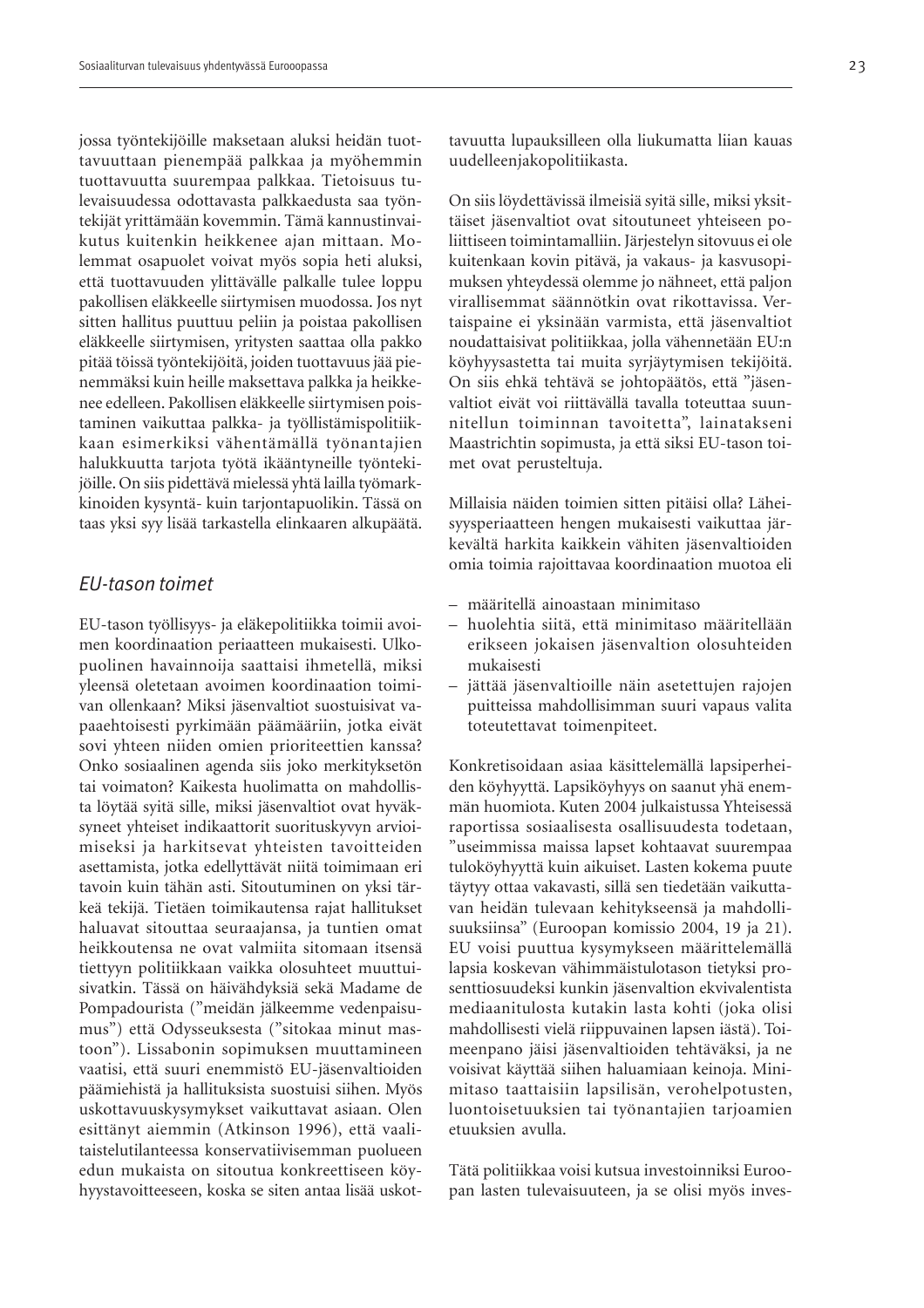tointi Euroopan tulevaisuuteen yleensä. Esitin luvussa 1, että nykyisen hyvinvointivaltion syntyhistoria on ainakin osittain yhteydessä haluun rakentaa ja yhdistää kansakuntia. Sama pätee nyt EU:ssa, jossa pyritään luomaan uutta ylivaltiollista poliittista toimijaa. Se kuvataan vapaakauppaalueena, yhteismarkkinoina ja yhteisenä valuuttana, mutta sen sosiaalista identiteettiä ei ole vielä luotu. Lapsille vähimmäistoimeentulon turvaava yhteinen poliittinen toimintamalli voisi olla tärkeä osa EU:n sosiaalisen identiteetin rakentamista.

#### **Johtopäätökset**

Johtopäätökseni voidaan tiivistää seuraavasti:

Kun tarkastellaan mennyttä aikaa, on pidettävä mielessä hyvinvointivaltion alkuperä ja ne tehtävät, joita varten se luotiin. Hyvinvointivaltio kasvoi nykyaikaisen työsuhteen luomien tarpeiden pohjalta osana eläkkeen ja työttömyyden eriytymistä omiksi ilmiöikseen. Se luotiin vastaukseksi

liberaalin markkinatalouden sosiaalista oikeutusta koskeville epäilyille.

Tänä päivänä hyvinvointivaltio kohtaa joukon merkittäviä taloudellisia haasteita, mutta meillä on kaikesta huolimatta valinnan mahdollisuus. Vetäytyminen residuaalisen hyvinvointivaltion malliin ei ole mikään väistämätön kehityssuunta.

Kun katsotaan tulevaisuuteen, EU:n sosiaalinen toimintaohjelma vaikuttaa yhdistyvässä Euroopassa lieventävästi verokilpailuun, johon uudetkin jäsenvaltiot nyt osallistuvat. Hyvinvointivaltio on uudistettava kansallisella tasolla, mitä koski esimerkkini työssäoloajan pidentämisestä, mutta myös EU:n tasolla tarvitaan erityisiä toimia. Lasten vähimmäistoimeentulotason määrittäminen vastaisi lisääntyviin huoliin lapsiköyhyydestä ja rakentaisi tehokkaasti EU:n yhteistä sosiaalista identiteettiä.

Suomentanut Harri Lipiäinen.



**Kuvio 1: Julkiset sosiaalimenot 1880-1930**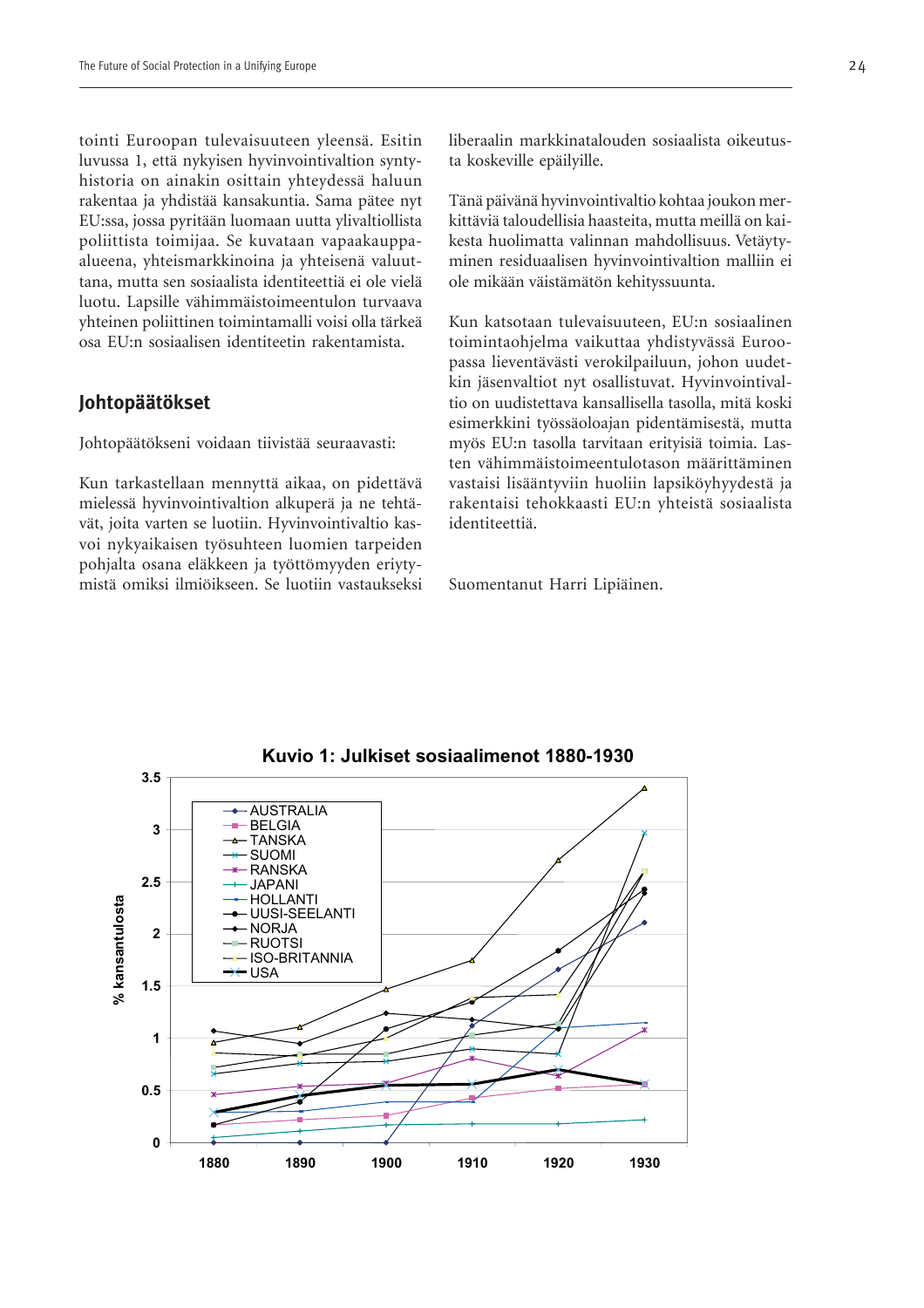



**Kuvio 3: Julkisten eläkemenojen osuus BKT:stä, %**

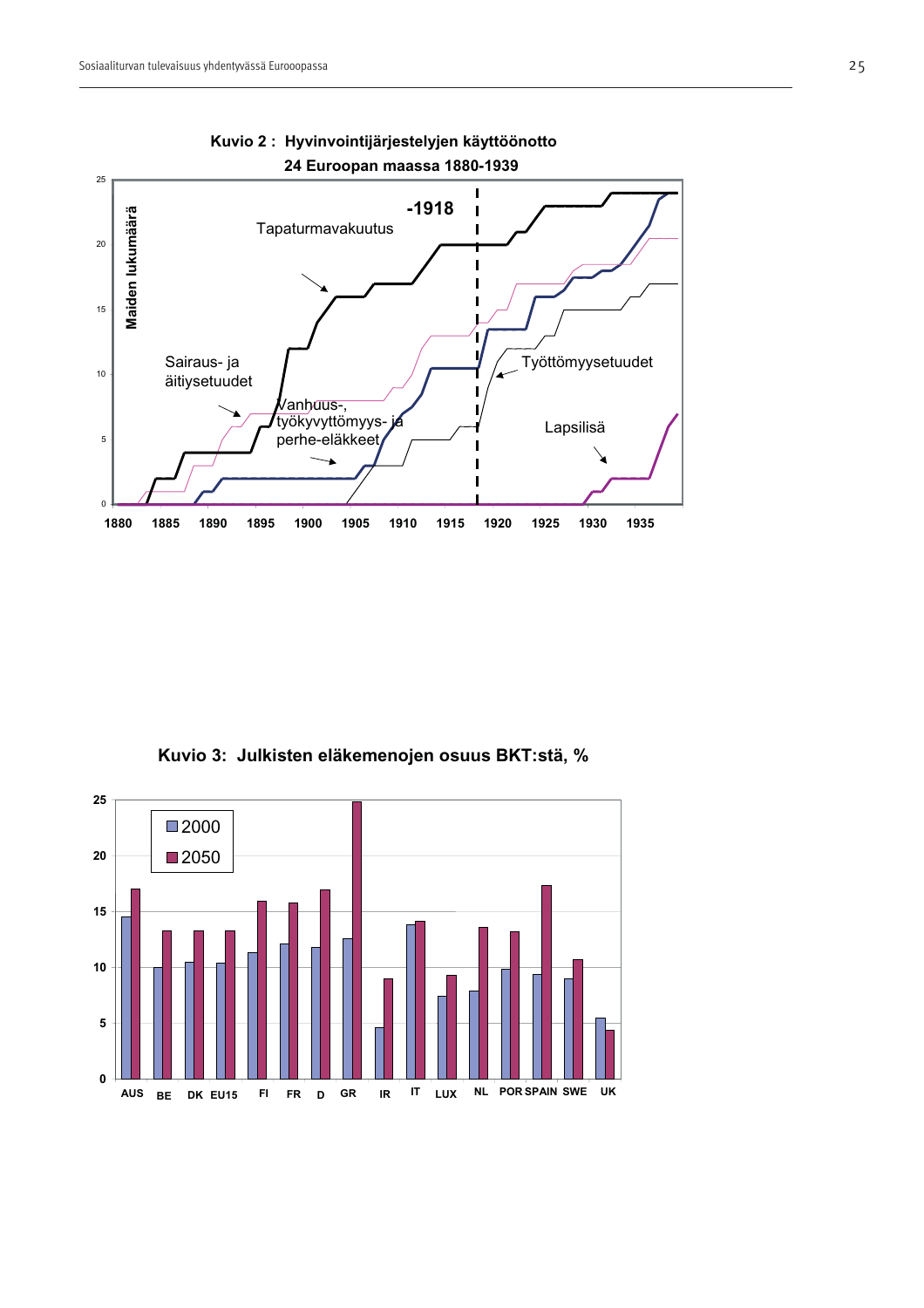



**Kuvio 5: Miesten työssäkäyntiaste 15 EU-maassa 1970 ja 2000**